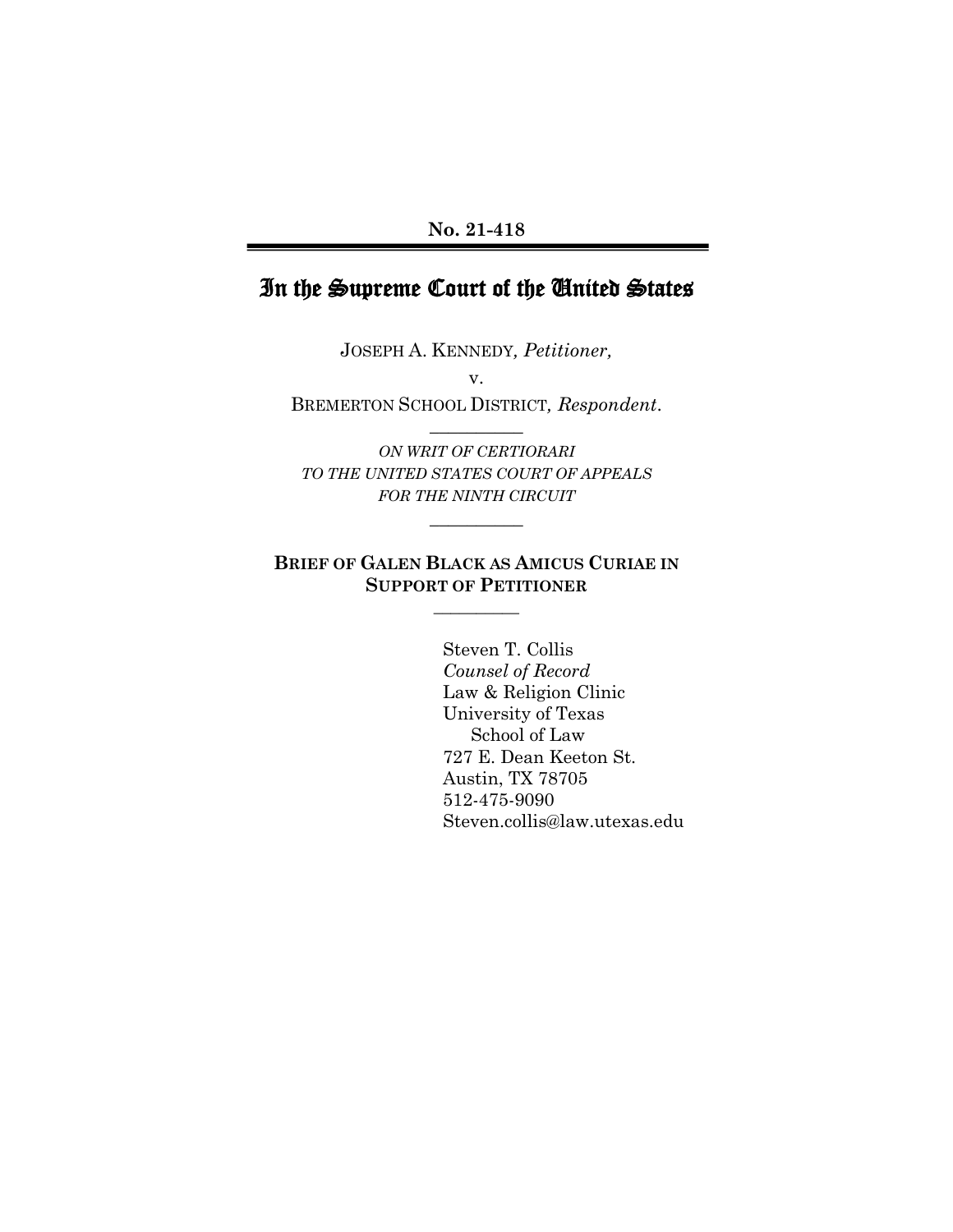## **QUESTIONS PRESENTED**

1. Whether a public-school employee who says a brief, quiet prayer by himself while at school and visible to students is engaged in government speech that lacks any First Amendment protection.

2. Whether, assuming that such religious expression is private and protected by the Free Speech and Free Exercise Clauses, the Establishment Clause nevertheless compels public schools to prohibit it.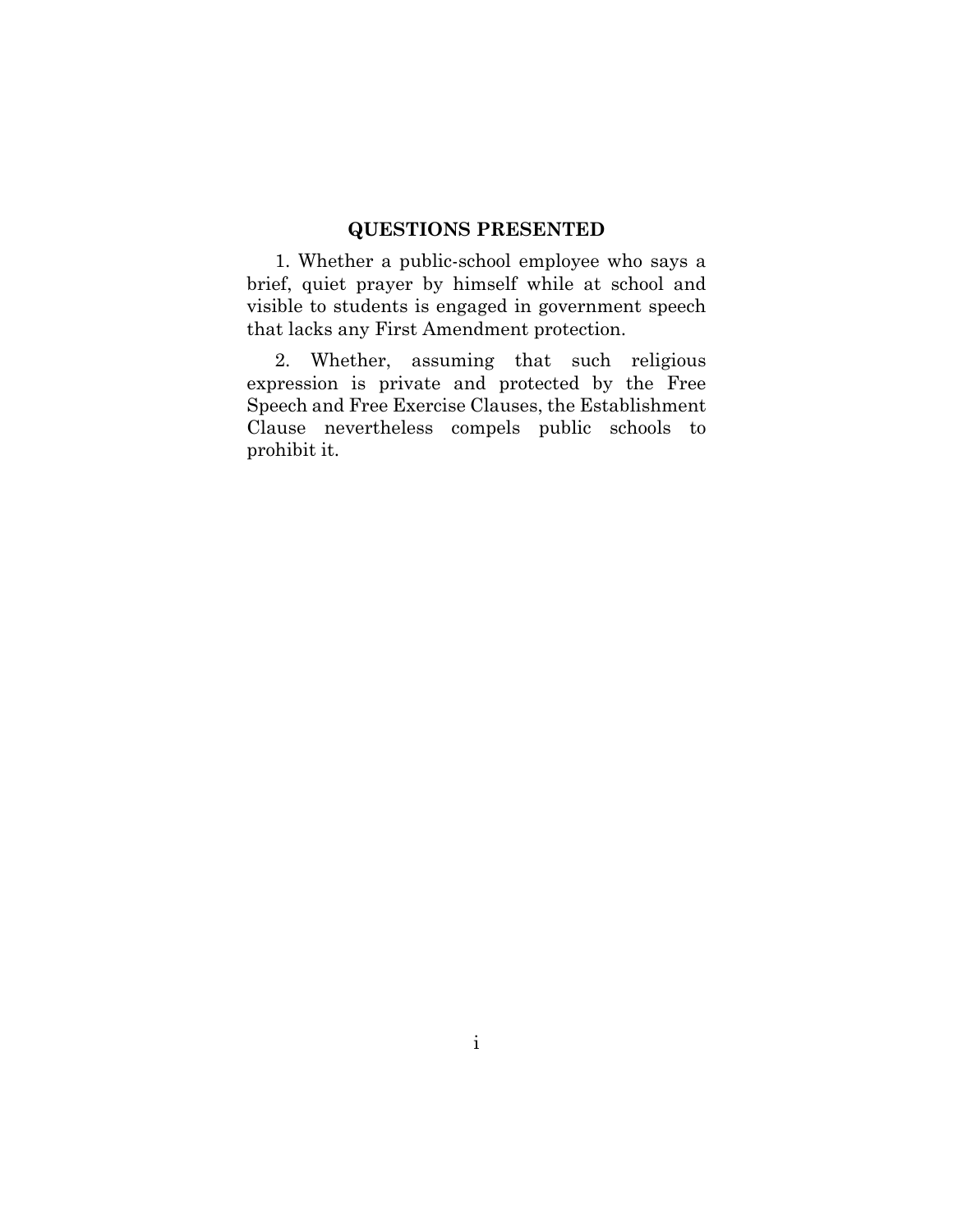# **TABLE OF CONTENTS**

| The Court Should Adopt an Objective Coercion<br>I.<br>Test When Determining if Public Employee<br>Religious Exercise Violates the Establishment |
|-------------------------------------------------------------------------------------------------------------------------------------------------|
| II. The Objective Coercion Test Is Consistent with<br>Principles of Religious Volunteerism  14                                                  |
| A. Allowing Public Employees to Exercise<br>Their Religion Will Not Distort Religious                                                           |
| B. Refusing to Allow Employee Religious<br>Exercise Will Distort Religious                                                                      |
| III. An Objective Coercion Test Is Consistent with<br>an Original Understanding of the Religion                                                 |
| A. The Religion Clauses Share the Same Goal<br>of Maximizing Religious Volunteerism21                                                           |
| B. The Religion Clauses Reflect a Value for<br>Religious Pluralism that Stems from                                                              |
| IV. An Objective Coercion Test Will Avoid Absurd<br>Results, Is Manageable, and Will Not Affect                                                 |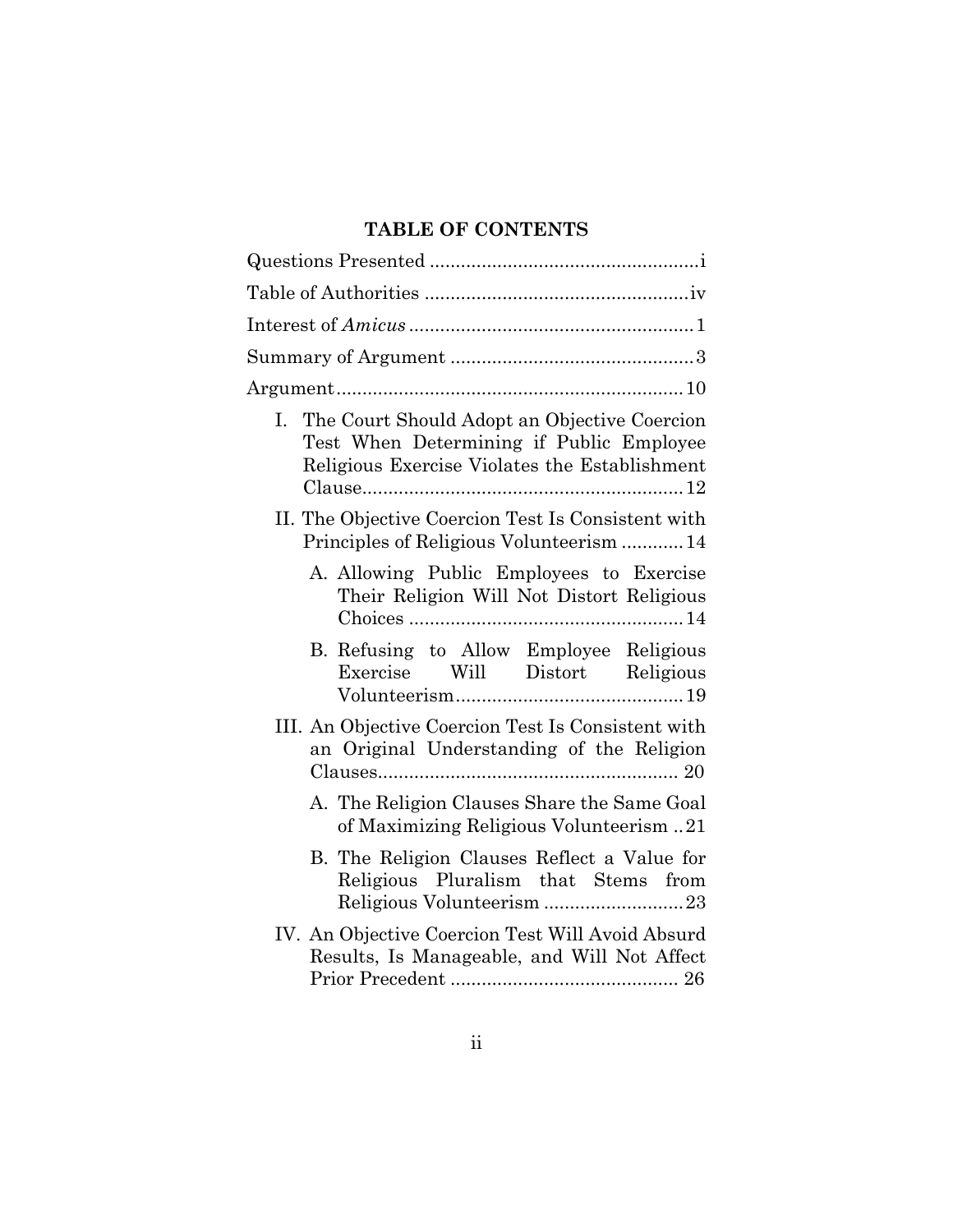| A. An Objective Coercion Test Will Avoid                                         |
|----------------------------------------------------------------------------------|
| B. An Objective Coercion Test Is                                                 |
| C. An Objective Coercion Test in This<br>Context Is Consistent with This Court's |
|                                                                                  |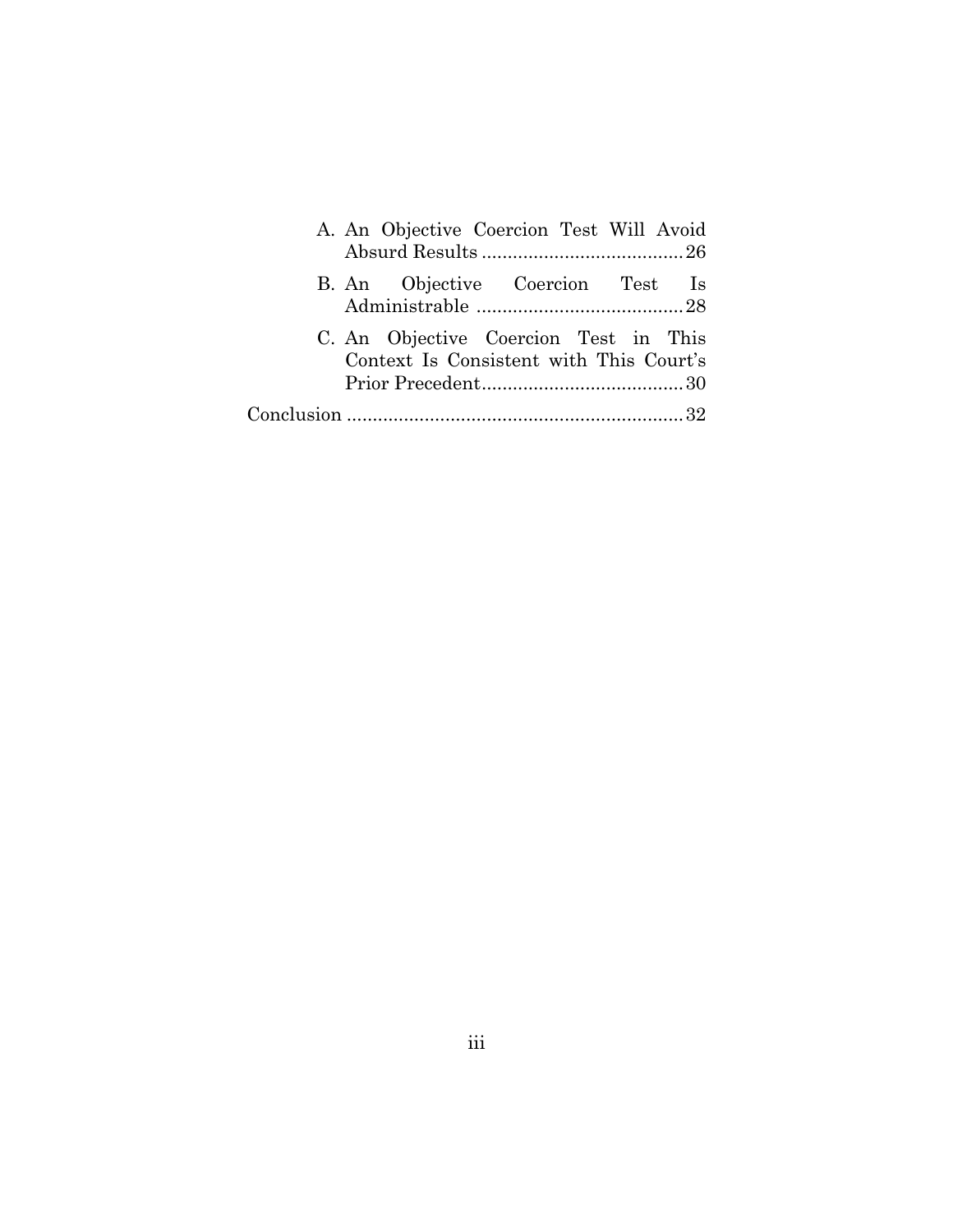# **TABLE OF AUTHORITIES**

| Am. Legion v. Am. Humanist Ass'n,                    |
|------------------------------------------------------|
| Bd. of Educ. v. Mergens,                             |
| $Cty.$ of Allegheny v. $ACLU$ ,                      |
| Emp. Div. Dep't of Human Res. v. Smith ("Smith I"),  |
| Emp. Div. Dep't of Human Res. v. Smith ("Smith II"), |
| Engel v. Vitale,                                     |
| Everson v. Bd. of Educ.,                             |
| Garcetti v. Ceballos,                                |
| Kennedy v. Bremerton Sch. Dist.,                     |
| Lee v. Weisman,                                      |
| Lemon v. Kurtzman,                                   |
| Kennedy v. Bremerton Sch. Dist.,                     |
| Rosenberger v. Rector & Visitors,                    |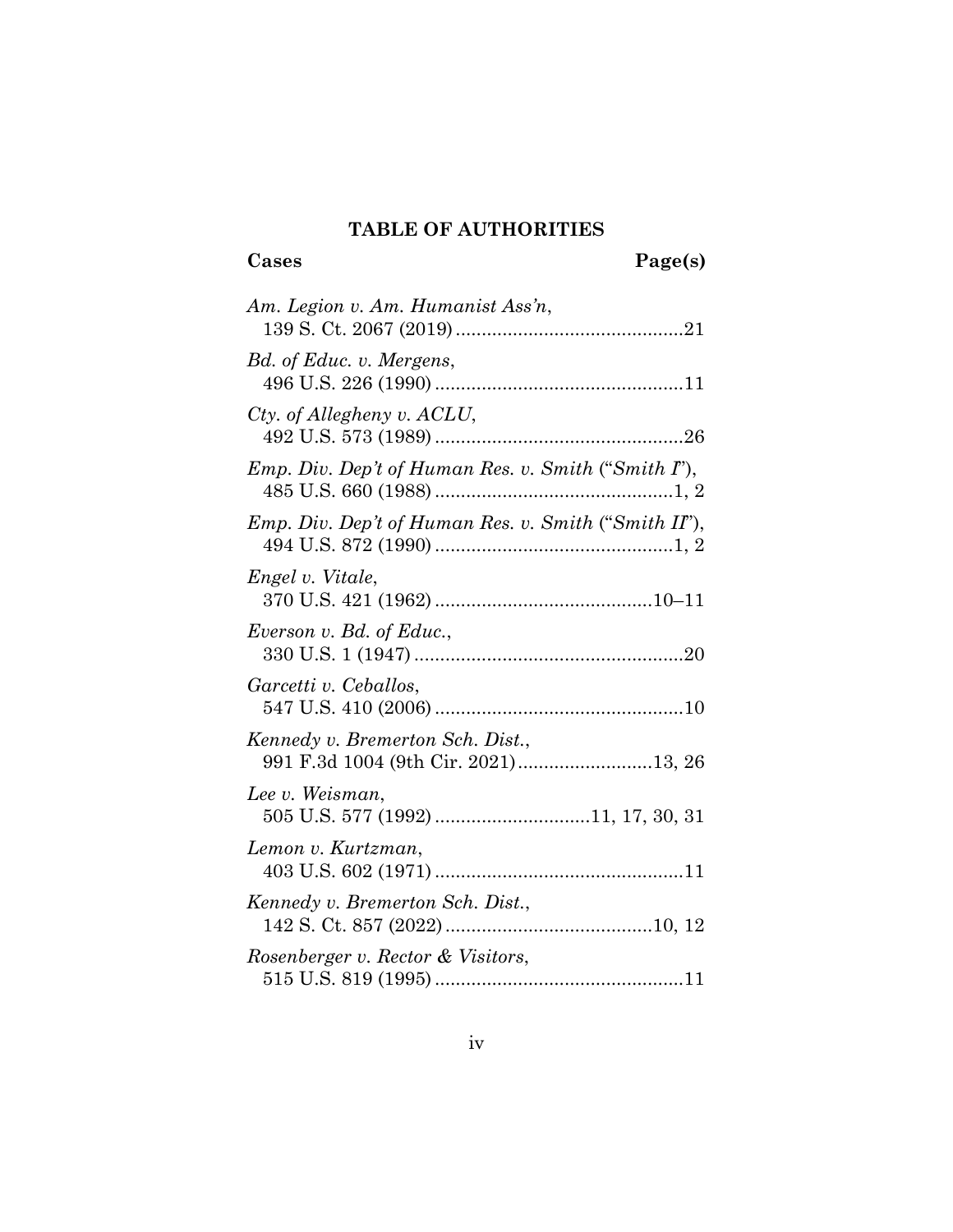| Santa Fe Indep. Sch. Dist. v. Doe,      |  |
|-----------------------------------------|--|
| Sch. Dist. of Abington Twp. v. Schempp, |  |
| Town of Greece v. Galloway,             |  |
| Wisconsin v. Yoder,                     |  |

# **Statutes and Regulations**

| An Act Respecting the Laicity of the State, S.Q.                                                                                                                                     |  |
|--------------------------------------------------------------------------------------------------------------------------------------------------------------------------------------|--|
| An Act to foster adherence to State religious<br>neutrality and, in particular, to provide a<br>framework for requests for accommodations<br>on religious grounds in certain bodies, |  |
| Charter of Human Rights and Freedoms, R.S.Q.,                                                                                                                                        |  |
| National Council of Canadian Muslims (NCCM) c.<br>Attorney General of Québec, 2018 QCCS 2766                                                                                         |  |
|                                                                                                                                                                                      |  |

# **Constitutions**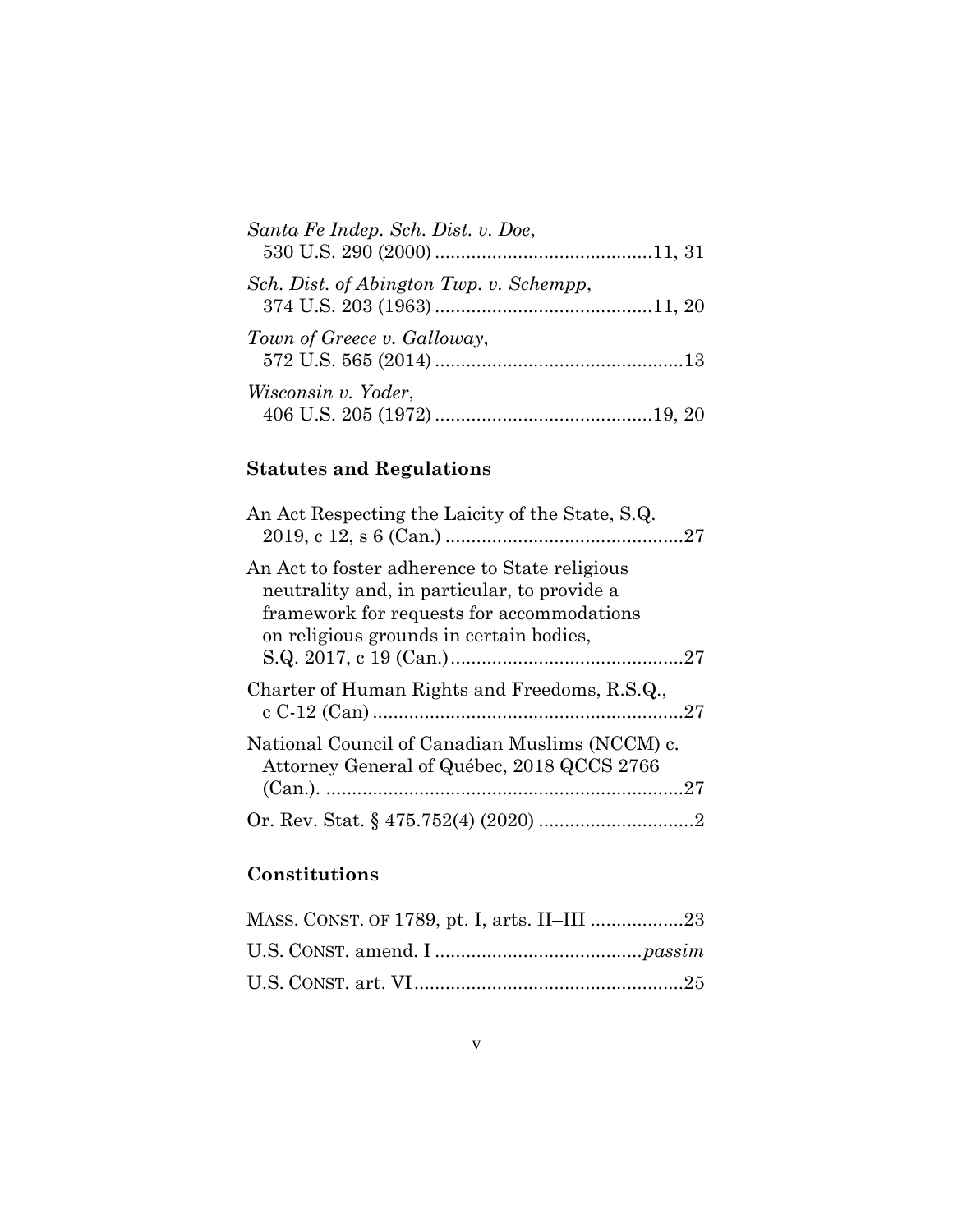# **Other Authorities**

| 1 ANNALS OF CONG. 949-502, in 2 DEBATE ON                                                                                                                         |
|-------------------------------------------------------------------------------------------------------------------------------------------------------------------|
| 2 THE DEBATES OF THE SEVERAL STATE CONVENTIONS<br>[ON] THE ADOPTION OF THE FEDERAL CONSTITUTION                                                                   |
| DISESTABLISHMENT AND RELIGIOUS DISSENT:<br>CHURCH-STATE RELATIONS IN THE NEW AMERICAN<br>STATES, 1776-1833 (Carl H. Esbeck & Jonathan J.                          |
| Douglas Laycock, The Benefits of the Establishment<br>Clause, 42 DEPAUL L. REV. 373 (1992) 14                                                                     |
| Douglas Laycock, Formal, Substantive, and<br>Disaggregated Neutrality Toward Religion,                                                                            |
| Douglas Laycock, Substantive Neutrality Revisited,                                                                                                                |
| Michael W. McConnell, <i>Establishment</i> and<br>Disestablishment at the Founding, Part I:<br>Establishment of Religion,<br>44 WM. & MARY L. REV. 2105 (2003) 22 |
| Michael W. McConnell, The Origins and Historical<br>Understanding of Free Exercise of Religion,                                                                   |
| Michael W. McConnell, Religious Freedom at a<br>Crossroads,<br>59 U. CHI. L. REV. 115 (1992) 14-15, 22                                                            |
| Michael W. McConnell & Richard Posner, An<br>Economic Approach to Issues of Religious Freedom,                                                                    |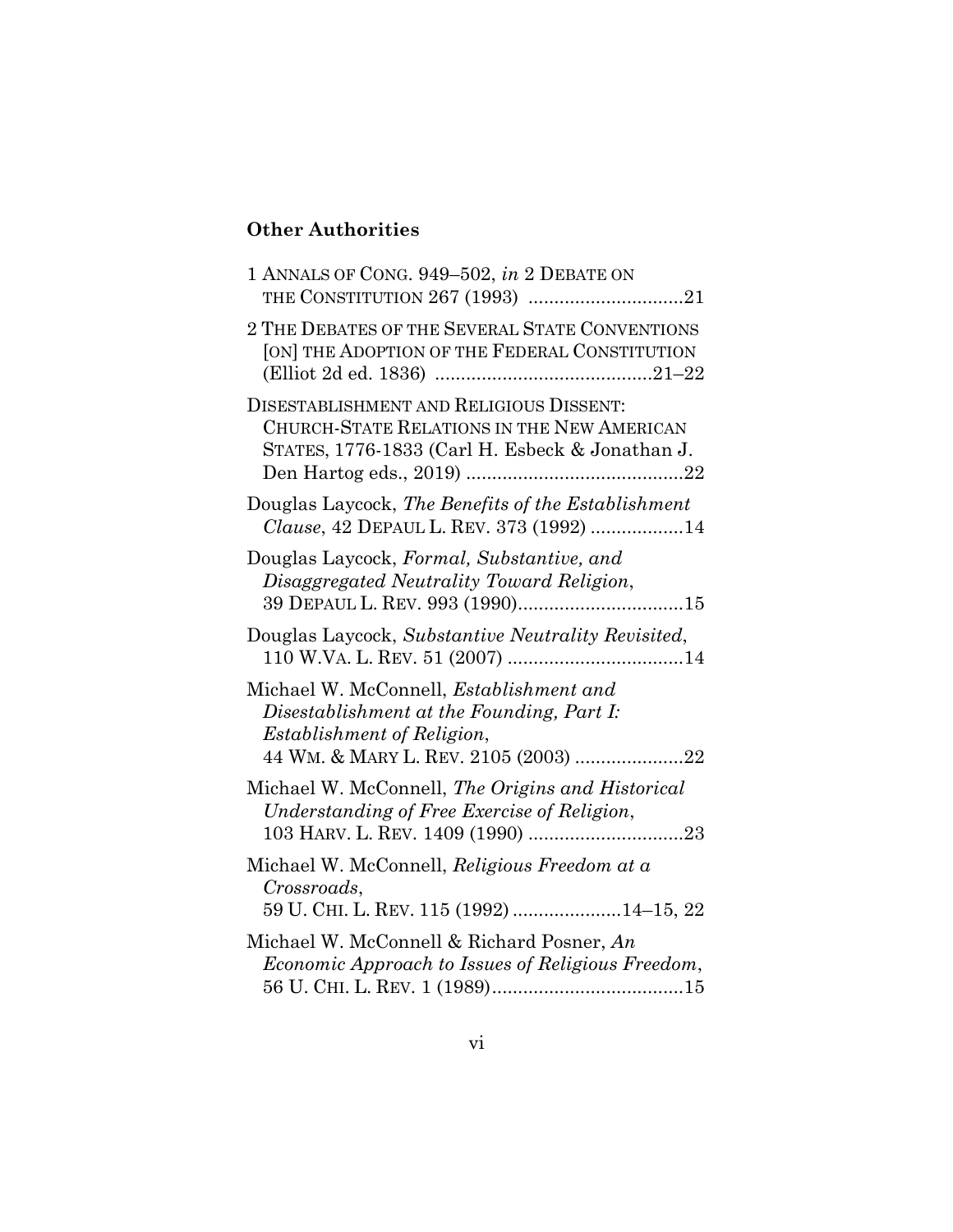| Letter from Joseph Spencer to James Madison (Feb. |
|---------------------------------------------------|
| 28, 1788), in 2 DEBATE ON THE CONSTITUTION        |
|                                                   |
| Thomas Berg, Religion Clause Anti-Theories,       |
| 72 NOTRE DAME L. REV. 693 (1997) 11, 14, 24       |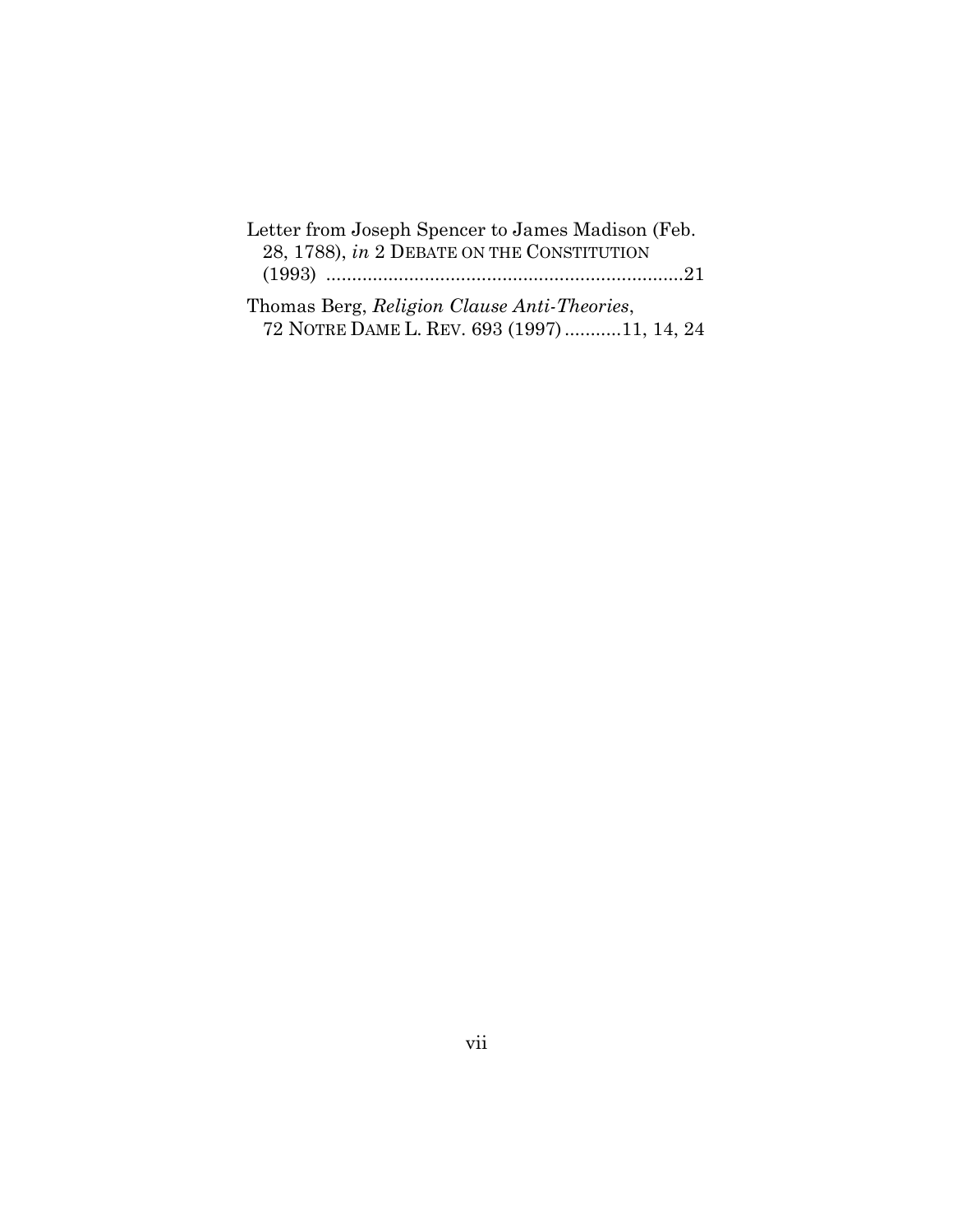#### **INTEREST OF** *AMICUS*<sup>1</sup>

Galen Black was a co-plaintiff in *Employment Division v. Smith*, 494 U.S. 872 (1990) ("*Smith II*"). He is also a devout believer in the Native American Church. Black credits his religious faith for his longstanding sobriety and personal convictions.

Black has a strong interest in ensuring that government employees understand their free exercise rights under the First Amendment. Nearly forty years ago, Black was fired and denied unemployment benefits because of confusion surrounding the constitutional limits on the free exercise of religion. Coach Kennedy's dismissal by Bremerton School District demonstrates that this confusion persists today. Black believes that government employees like Coach Kennedy deserve the guidance of a clear rule delineating the bounds of their free exercise rights within the limits of the Establishment Clause.

After his time in the Navy, Black battled alcohol dependency. He spent several years teetering between dependence and sobriety. Black has now been sober for nearly forty years. He credits his sustained sobriety to his religious practice in the Native American Church. Black found spiritual healing through the religious ingestion of peyote, which is central to Native American Church rituals. *Emp. Div. v. Smith*, 485 U.S. 660, 661-62, 67 (1988) ("*Smith I*"). In the Church, peyote is considered a deity. It "constitutes in itself an object of

<sup>&</sup>lt;sup>1</sup> This brief was prepared and funded entirely by amicus and his counsel. No other person contributed financially or authored any part of the brief. All parties have granted blanket consent for the filing of *Amicus Curiae* briefs in this matter.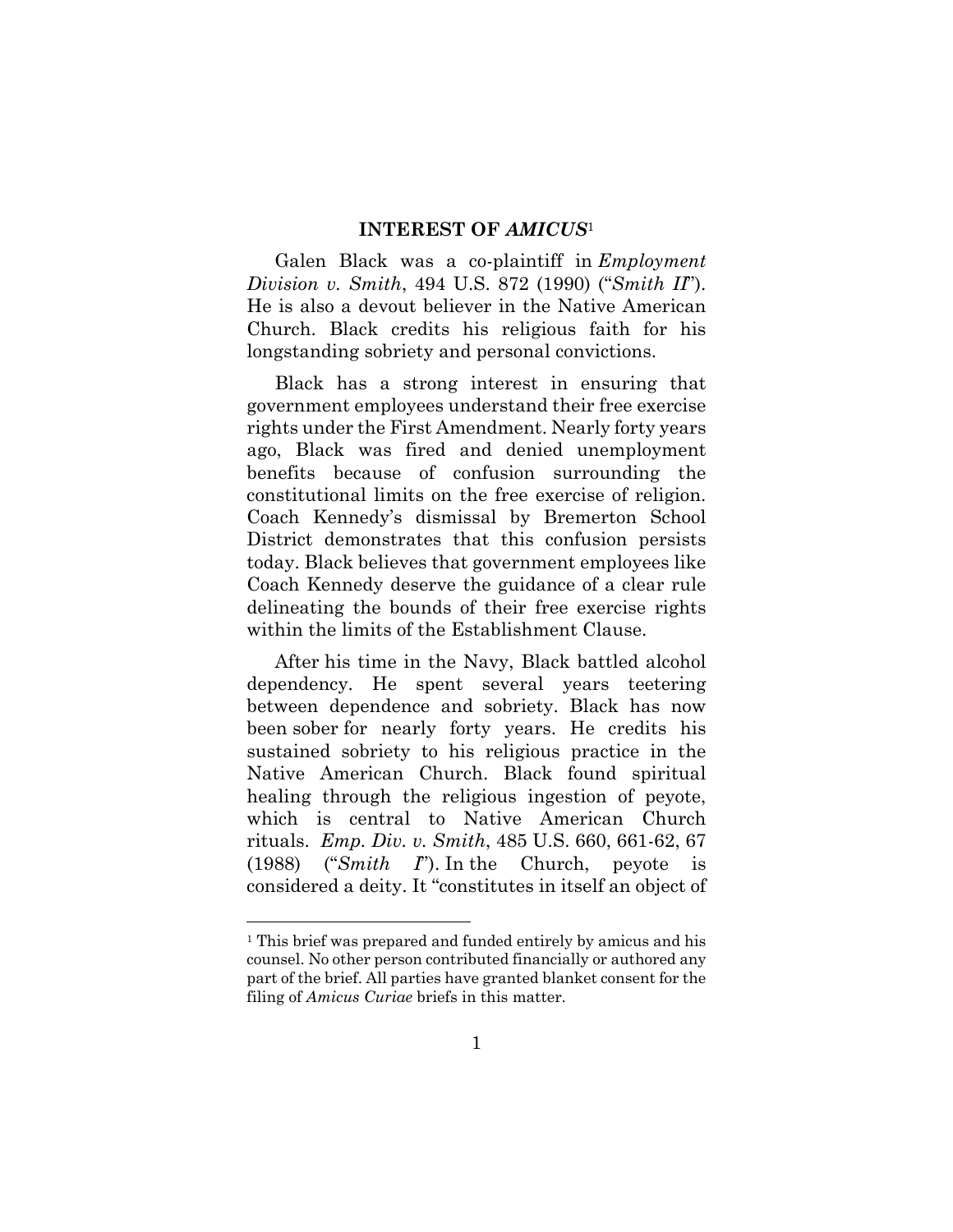worship; prayers are directed to it much as prayers are devoted to the Holy Ghost." *Id.* at 667 n.11. However, the ingestion of peyote—even for religious reasons—was illegal under Oregon law at the time. *Id.* at 662.

After achieving sobriety, Black became a counselor at the Douglas County Council on Alcohol and Drug Abuse Prevention and Treatment ("ADAPT"). *Id.* at 662. ADAPT had partnered with the State of Oregon as part of an initiative to provide substance abuse rehabilitation and treatment programs tailored to Native Americans. Through his work at ADAPT, Black became acquainted with Alfred Smith, who was also a counselor there. In 1984, Black and Smith were fired as counselors at ADAPT because of their religiously motivated ingestion of peyote. The State of Oregon, noting that they had committed an offense under state law, denied them unemployment benefits. *Id.* at 663-64. Black and Smith challenged this decision under the Free Exercise Clause. *Id.* This Court denied their claim, holding that Oregon's prohibition on peyote use was neutral and generally applicable and therefore did not violate the Free Exercise Clause. *Smith II*, 494 U.S. at 878-89.

Oregon subsequently enacted an amendment to its laws and created a religious accommodation for the ingestion of peyote. Or. Rev. Stat. § 475.752(4) (2020). Oregon's decision to accommodate Black's religious practice has helped him to maintain his sobriety and live out his faith in compliance with the law. Because he too was fired for practicing his religion, Black has a strong interest in ensuring that government employees know their religious rights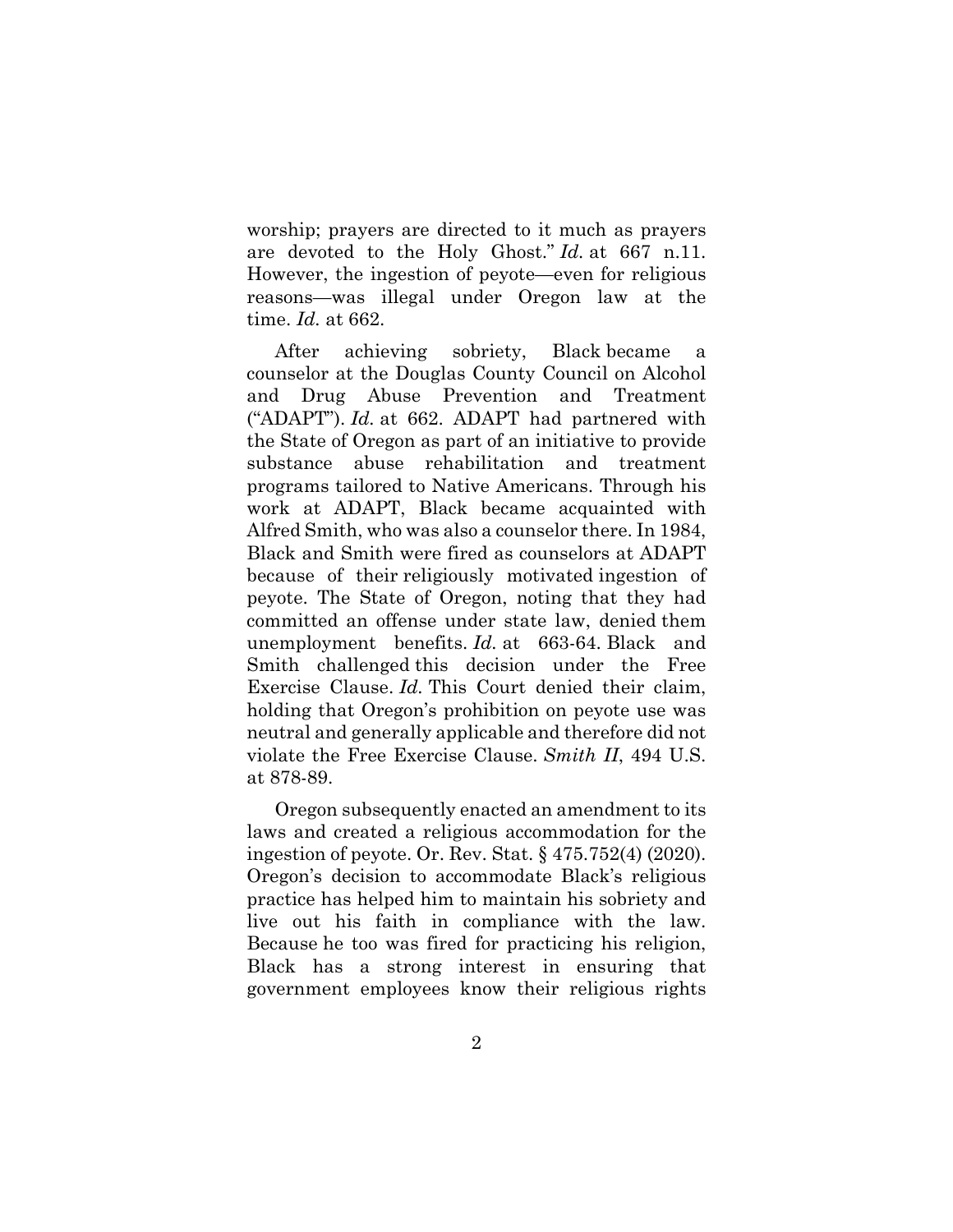under the First Amendment. He believes that government employees like Coach Kennedy deserve the guidance of as clear a rule as possible regarding the Establishment Clause so they may follow their religious convictions within the limits of the law.

#### **SUMMARY OF ARGUMENT**

**I.** Over thirty years ago, Galen Black lost his job because employee free exercise rights were ill-defined and poorly understood. Decades later, little progress has been made. Public employees, in particular, face uncertainty regarding what protection their exercise of religion enjoys. Public employers also lack clear guidance concerning their obligations under the Establishment Clause. Most of the confusion today is the result of this Court's repeated efforts to create a one-size-fits-all test for all Establishment Clause cases. As laudable as that goal is, Bremerton misunderstood this Court's prior decisions and the Ninth Circuit entirely misapplied them.

This case is an opportunity for the Court to provide some clarity and set forth a straightforward standard: a public employee's private exercise of religion violates the Establishment Clause only if there is objective evidence of coercive pressure. This could include allocating actual benefits or burdens in a discriminatory fashion based on a person's reaction to the challenged religious exercise; directing other individuals to pray; or singling out dissidents for punishment. Public employees actively proselytizing to third parties would fit the standard. So, too, would a coach granting extra playing time to football players who prayed with him or giving extra conditioning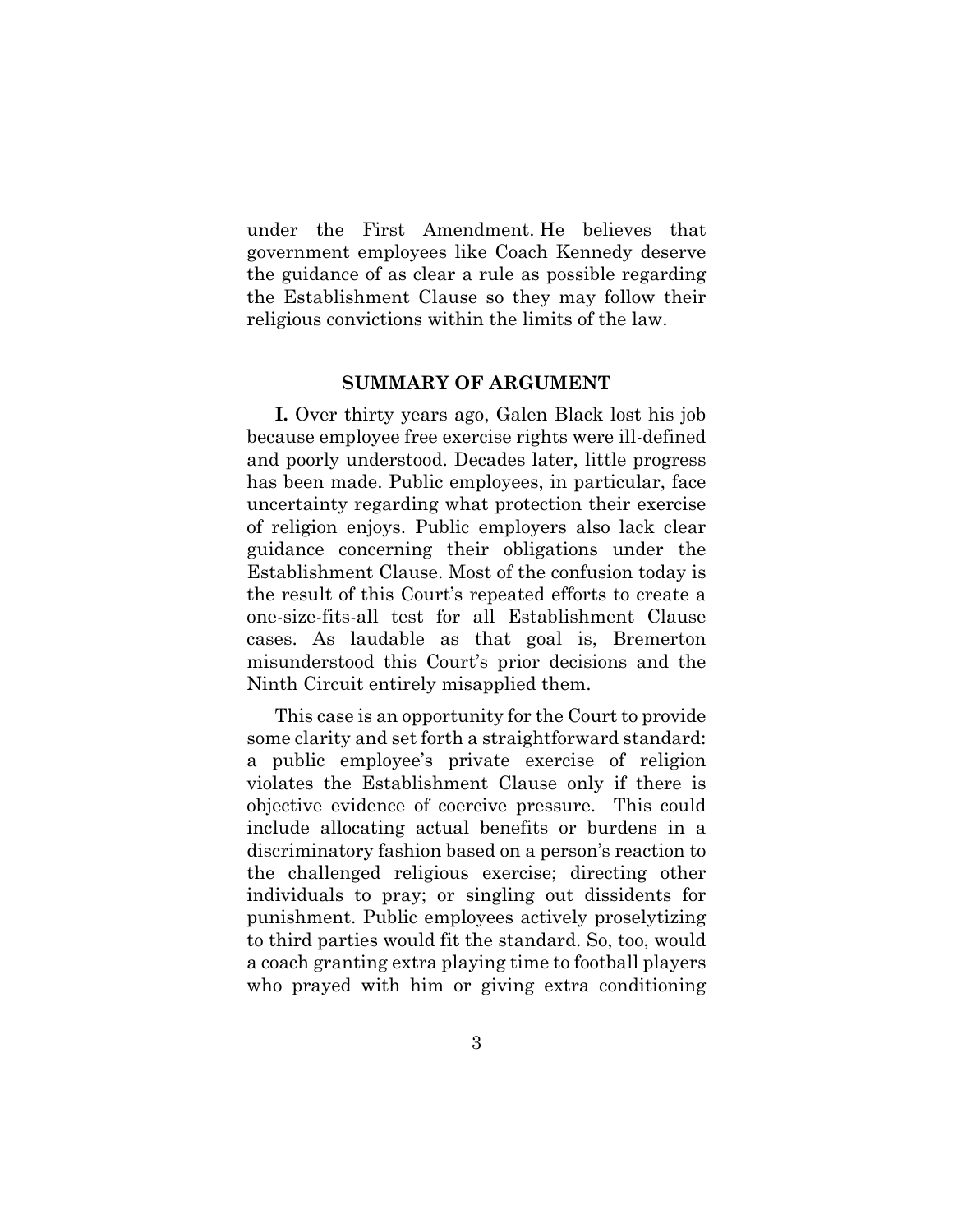assignments to those who did not. Praying in front of a captive audience might also qualify as coercion, as would requiring students to attend religious services.

**II.** The objective coercion test rests on the theory of religious volunteerism. Both the Free Exercise Clause and the Establishment Clause protect religious liberty. When properly interpreted, they work together to protect all of us—believers and nonbelievers alike. They do this by minimizing the influence the heavy hand of government could have on people's religious volunteerism. The objective coercion test in this type of case acknowledges the importance of maximizing religious choice for all.

**A.** Allowing public employees to exercise their religion does not distort a third party's religious choice. It is true that some players may see Kennedy's behavior and feel inclined to follow his example. But it is just as likely that many players will feel otherwise. Even if a majority of students voluntarily joined Kennedy, that fact alone does not suggest that government is distorting religious volunteerism. Experiencing social pressure, without actual coercion, is simply part of living in a pluralistic society especially in a country as diverse as ours. Social pressure, by itself, does not suggest government interference with religious volunteerism. If it did, the test would then be dependent on the demographics of a given area, rather than on a neutral principle. As a result, public employees would be free to practice their religion if they are an extreme minority but not if they are part of the majority or even a large minority. That inconsistency alone is unjust and unworkable.

**B.** In contrast, refusing to allow public employees to outwardly express their religion will distort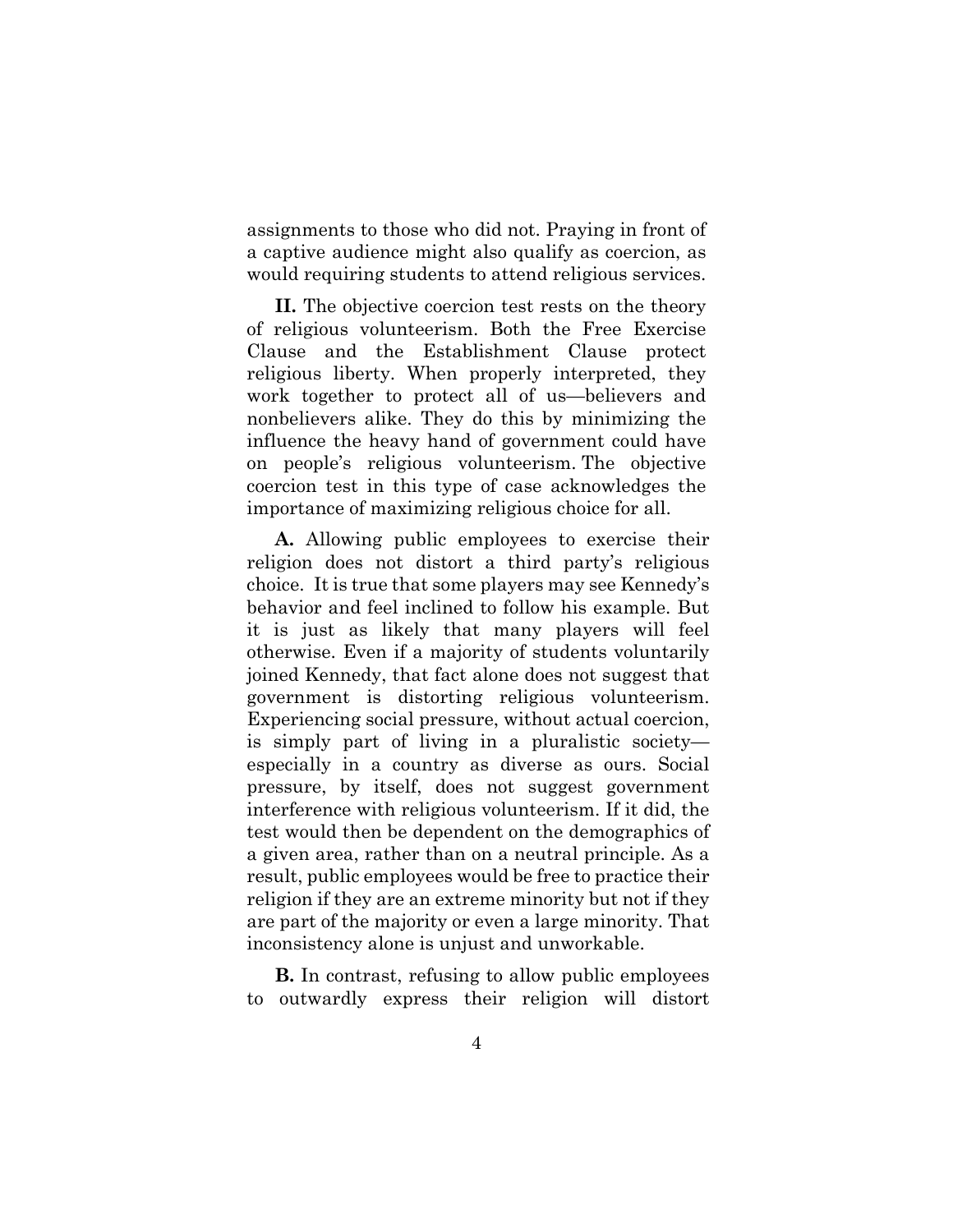religious volunteerism. If public employers may terminate employees for any demonstrable exercise of religion visible to third parties, public employees like Kennedy would face immense pressure to change their religious behavior. A stereotypical and loathsome hallmark of regimes that oppress religious liberty is that they force citizens to choose between their religions and their livelihoods. While some may be willing to sacrifice their jobs, far too many will succumb to government pressure to change their religious practices or hide their faith for fear of censure.

As a result, students will suffer from a learning environment that does not reflect the real world. The only examples to which they will be exposed are those public employees whose religious beliefs require absolutely no outward expression, those who purport to have no religion at all, or those willing to abandon their religious identities. Students will be forced to conform to the false reality presented to them by the hand of government or to leave public school altogether. This is inconsistent with any notion of true religious volunteerism—the heavy hand of government would be distorting everyone's religious choices.

**III.** The objective coercion test also finds support in the original understanding of the Religion Clauses. As history reveals, religious volunteerism is one of the most fundamental principles on which the Religion Clauses rest. The objective coercion test is anchored in this voluntarist view of the Religion Clauses, preserving the original understanding even in today's society, where government regulates far more than the Founders ever envisioned.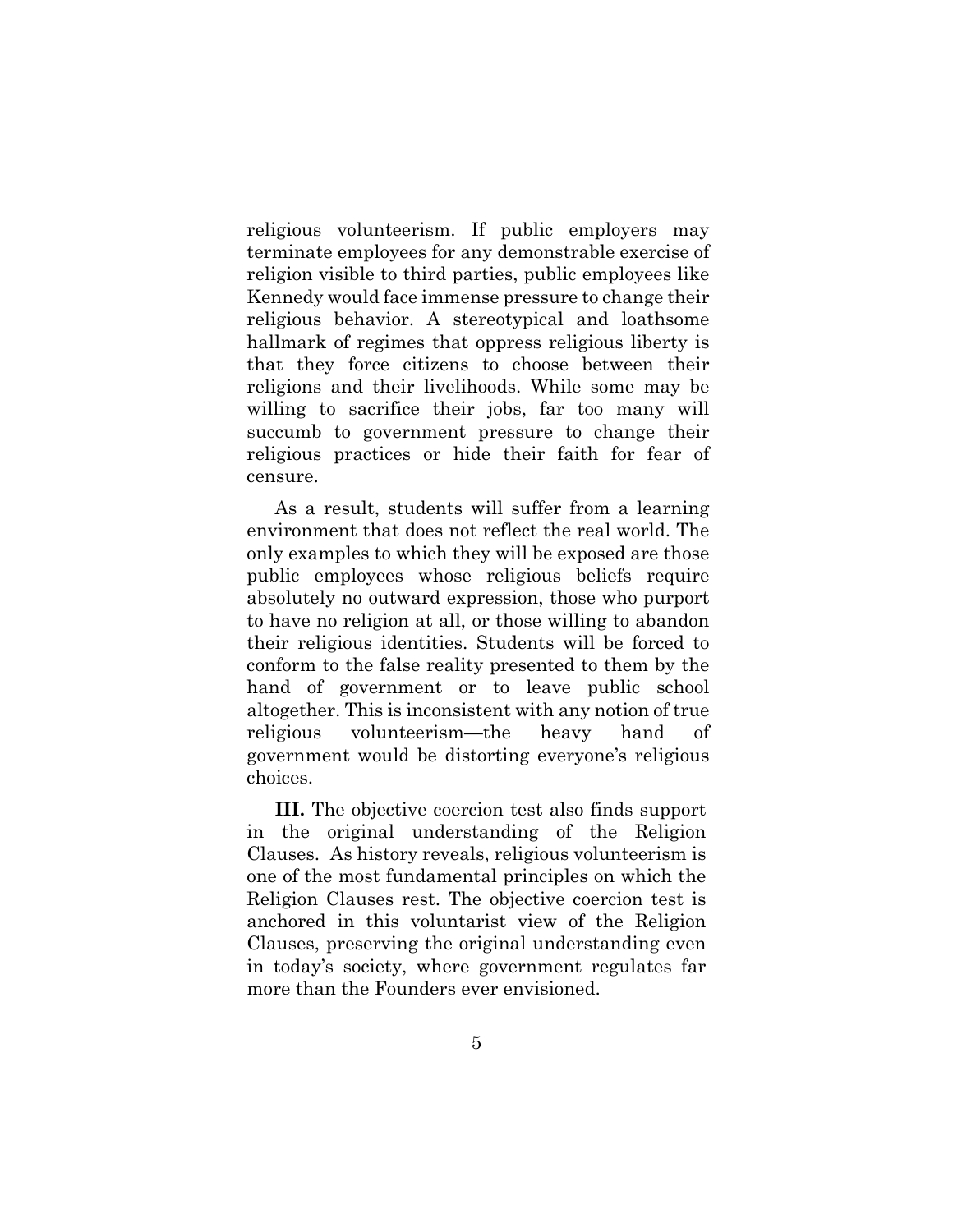**A.** The Religion Clauses are two sides of the same coin, each safeguarding the shared goal of maximizing religious volunteerism. They reflect a thoughtful compromise reached by the framers of our Constitution to satisfy those concerned with protecting religious exercise, those concerned about government's effects on establishments of religion, and those concerned about government interference in the states. Despite the many disagreements among the delegates, there was one area of common ground: minimal government interference with religion. Beyond this general agreement, everything else was contested. Yet it was precisely because perspectives varied that the Religion Clauses—and a principle of religious volunteerism—came about.

**B.** The Religion Clauses reflect the nation's growing religious pluralism at the time of the founding. Because many of the most ardent and enthusiastic religionists of the time championed the Clauses, it would be easy to assume the Clauses encourage government entanglement with religion. But this would be a mistake. The delegates found common ground in keeping government out of their religions precisely because they all traveled down different theological paths. At the same time, it would be an equally egregious mistake to assume the Clauses place secularism on a pedestal over religion. Indeed, it was not secularists who were the primary champions of the Clauses, but those who took their religion the most seriously.

Although the degree of tolerance varied from one state to the next, no one seriously advocated for religious homogeneity across *all* states in the new country. Perhaps not so remarkable to citizens today,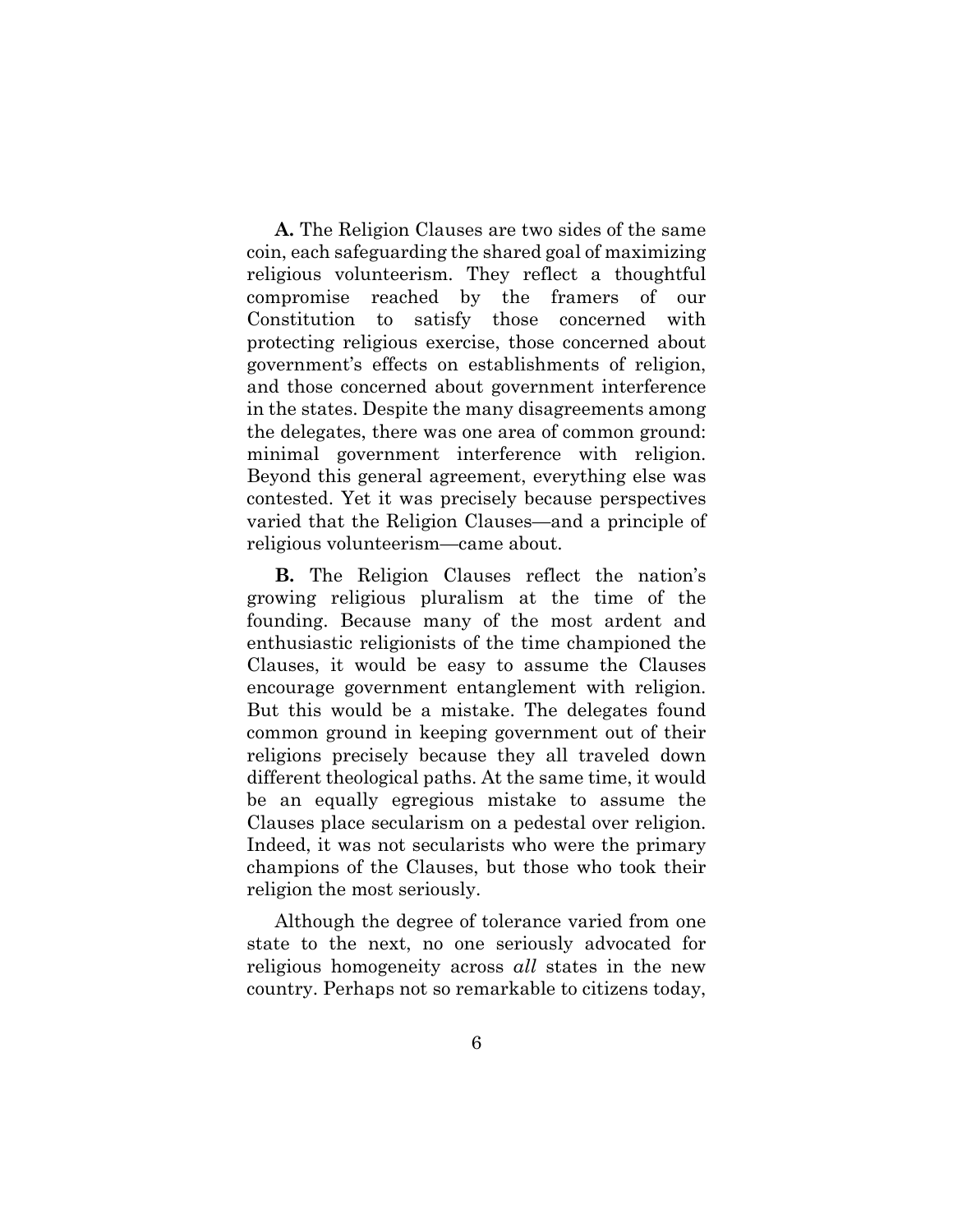this embrace of plurality was nonetheless progressive for its time. Even if that would mean occasionally encountering people with very different views, at least it would not mean government forcing unanimity of religious opinion on everyone. The Constitution's Test-Oath Clause further reflects this appreciation for religious pluralism and the desire to minimize any incentive for government to pressure people to alter their religious behavior.

**IV.** Not only is an objective coercion test consistent with principles of religious volunteerism grounded in history; it is also normatively justifiable in three ways: it avoids absurd results, supplies a manageable framework, and is not at odds with prior precedent.

**A.** In the context of private religious exercise by public employees, the endorsement test adopted by the Ninth Circuit leads to absurd outcomes and confusing and conflicting results. The Court need only look north to the Canadian province of Quebec to find an example. Concerned about public employees endorsing religion through private religious exercise, Quebec lawmakers banned from many government positions anyone who wears religious garb as part of their religious exercise. Yarmulkes, crosses, hijabs, kufis, visible undergarments, jewelry, turbans—all are forbidden. That type of discrimination against members of many of the world's major religions is absurd and should fail completely under the Court's precedent. The longer the endorsement test percolates in the United States for public employees exercising their religion, the more likely similar outcomes will arise here.

**B.** The objective coercion test also provides an administrable framework. Both public employees and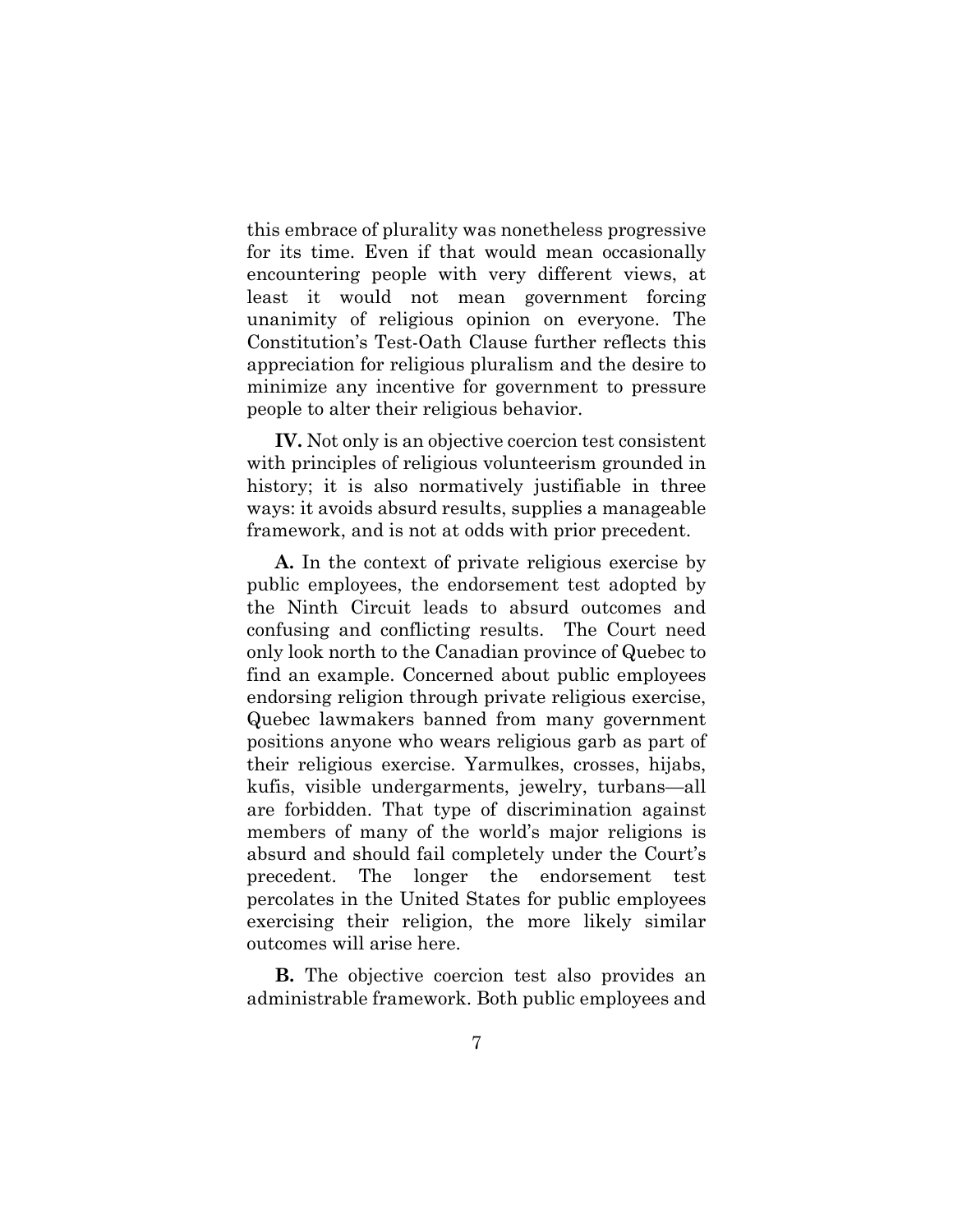their employers suffer if the standards used to mitigate their disputes are unclear. Bremerton took action to protect itself from a potential constitutional violation. Kennedy wanted only to protect his free exercise rights. Both sides tried to compromise but felt trapped by the law. Without a manageable test, employees will continue to find themselves unsure of their rights, forced to choose between their religion and their career. Employers, eager to avoid constitutional litigation, might continue to prohibit more exercise than necessary as a prophylactic measure. An objective coercion test empowers public employees to know what behavior to avoid, and it gives employers clear guidance on which behavior requires action on their part.

**C.** This Court need not upset existing precedent to apply the objective coercion test to public employees privately exercising their religion. Previous cases presented concerns about coercion, so the concept is not new. Other cases involved different facts from those posed here, so the tests in those cases do not apply. The objective coercion test in this limited context is consistent with the two most important precedents: *Lee v. Weisman* and *Santa Fe v. Doe*. None of the concerns present in *Weisman* and *Santa Fe* are present in this case. The religious choice lies entirely with the public employee, with no involvement from the state. The choice to participate or associate with that religious exercise rests entirely with students or, outside the school context, other third parties. Government, as government, would have no involvement. Concerns about state action or the tyranny of the majority are absent. Where public employees outwardly express their religion, the government's only involvement is limited to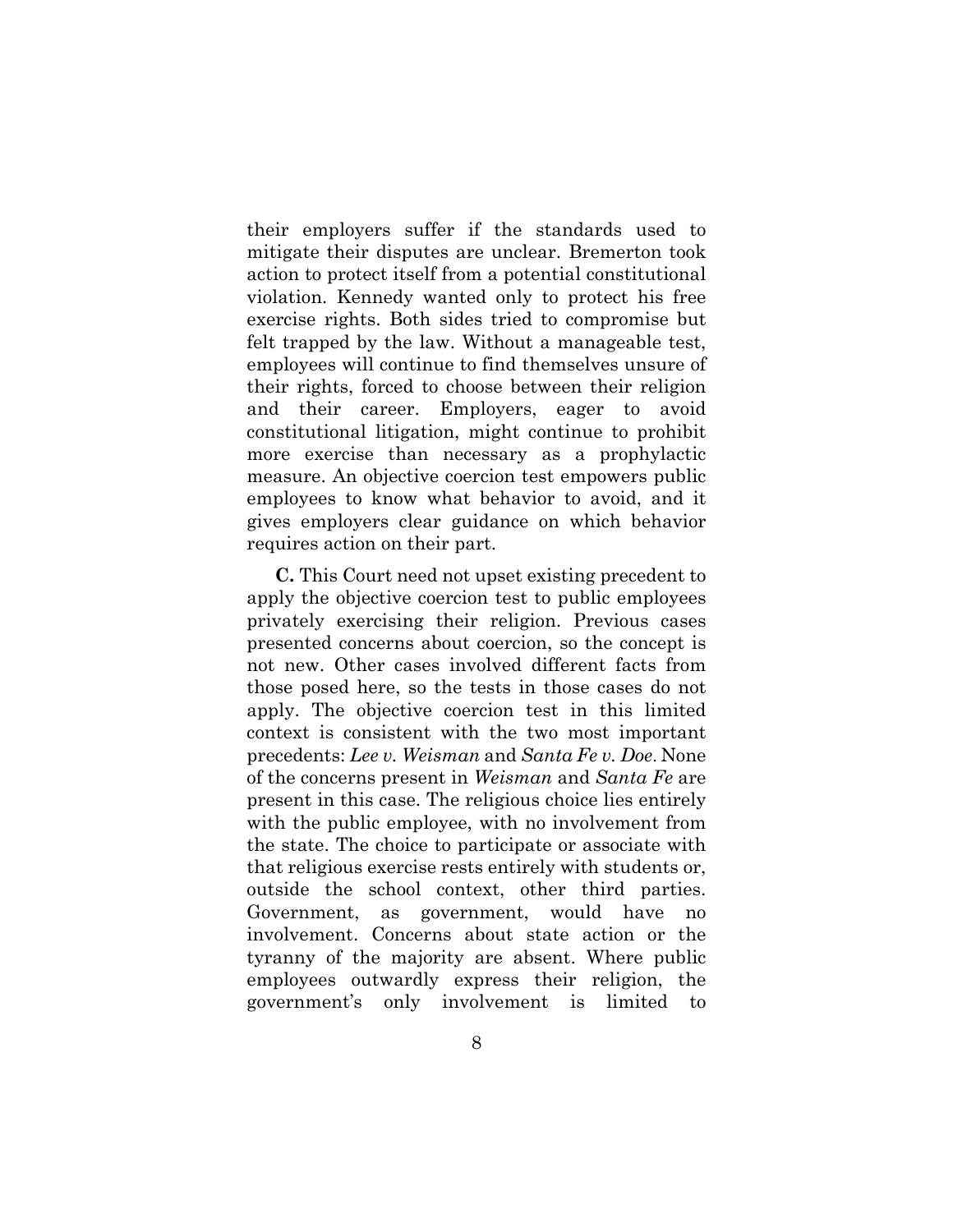permitting such exercise and then moving out of the way.

There will certainly be hard cases, as there are with any legal rule, but the objective coercion test will reduce their number and will ensure that individuals whose religions require an outward expression of an inner faith are not cast out from public employment.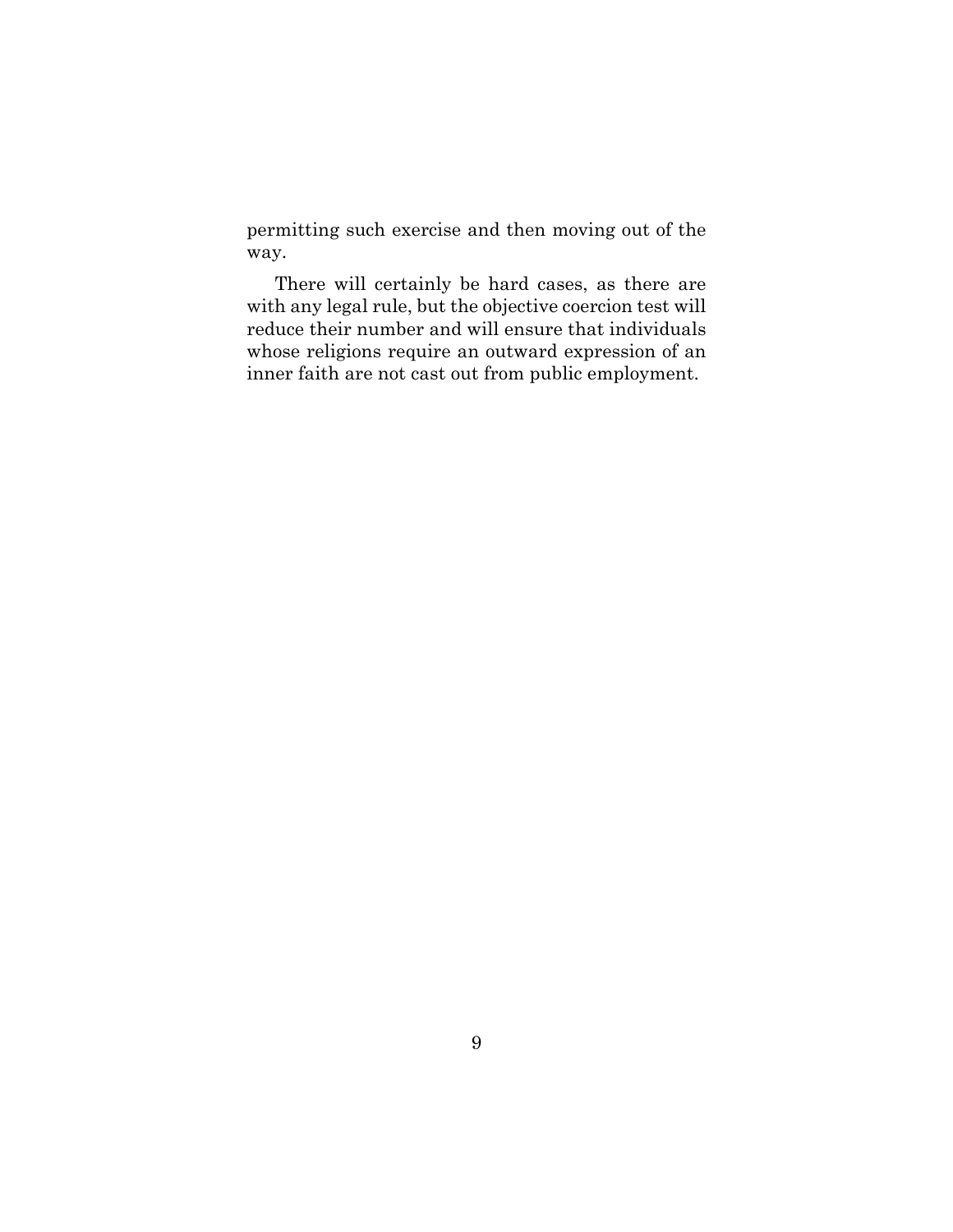#### **ARGUMENT**

Over thirty years ago, Mr. Black's employer terminated him from his job and the state of Oregon denied him unemployment benefits simply because he had exercised his religion. This left both him and other employees on unstable ground. Decades later, little progress has been made. Public employees, in particular, face uncertainty regarding what protection their exercise of religion enjoys. This case is an opportunity for the Court to provide some clarity.

The Court has noted that "public employees do not surrender all their First Amendment rights by reason of their employment." *Garcetti v. Ceballos*, 547 U.S. 410, 417 (2006). From there, however, as Mr. Black explained in his cert-stage amicus brief, the Court has sown as much confusion as certainty, for both public employers and their employees. *See generally* Brief for Galen Black as Amicus Curiae in Support of Petitioner, *Kennedy v. Bremerton Sch. Dist.*, 142 S. Ct. 857 (2022) (No. 21-418). Most of this confusion has come from the Court's attempts to provide a one-sizefits-all test for determining when government has violated the Establishment Clause.

As laudable as that goal is, the Court's decisions have done little to provide proper guidance for the facts presented in cases like this, where a public employee desires to exercise his religion and his employer is fearful of violating the Establishment Clause.

The Court has offered several opinions that provide some direction but none directly on point. One case involved mandatory student prayer. *Engel v.*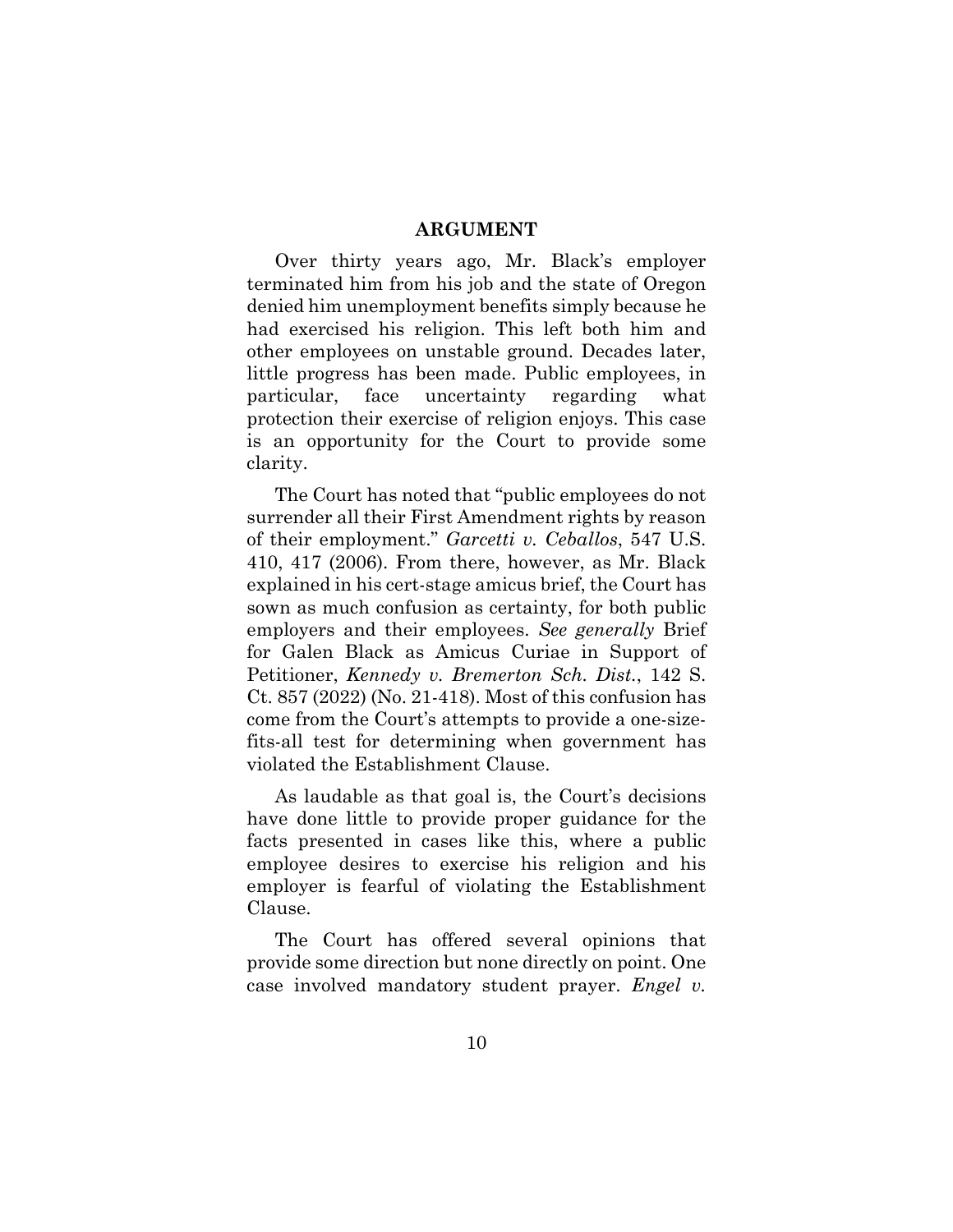*Vitale*, 370 U.S. 421 (1962). Another involved laws requiring teachers to open each school day with Bible readings. *Sch. Dist. of Abington Twp. v. Schempp*, 374 U.S. 203 (1963). Others involved prayers at graduations and sporting events, or voluntary religious exercise and speech by students. *See, e.g.*, *Santa Fe Indep. Sch. Dist. v. Doe*, 530 U.S. 290 (2000); *Rosenberger v. Rector & Visitors*, 515 U.S. 819 (1995); *Lee v. Weisman*, 505 U.S. 577 (1992). Still others involved school funding or equal access for religious groups. *See, e.g.*, *Bd. of Educ. v. Mergens*, 496 U.S. 226 (1990); *Lemon v. Kurtzman*, 403 U.S. 602 (1971). None answers how the Constitution applies when public employees exercise their religion.

Bremerton misunderstood this Court's decisions, and the Ninth Circuit entirely misapplied them. This is an all-too-common and persistent problem. As Professor Thomas Berg has said, in the name of avoiding Establishment Clause violations, school "administrators now often go far beyond what the Supreme Court has required in keeping religious views out of public arenas." *Religion Clause Anti-Theories*, 72 NOTRE DAME L. REV. 693, 749 (1997).

Mr. Black's cert-stage amicus brief placed this case in the broader context of the Establishment Clause doctrines that have emerged from *Santa Fe*, *Weisman*, and the earlier precedents they applied. It argued that a public employee's private exercise of religion results in an Establishment Clause violation only if there is objective evidence of coercive pressure for others to participate. This brief elaborates on that argument, offering a theoretical underpinning for the test and explaining why it is consistent with an original understanding of the Religion Clauses, is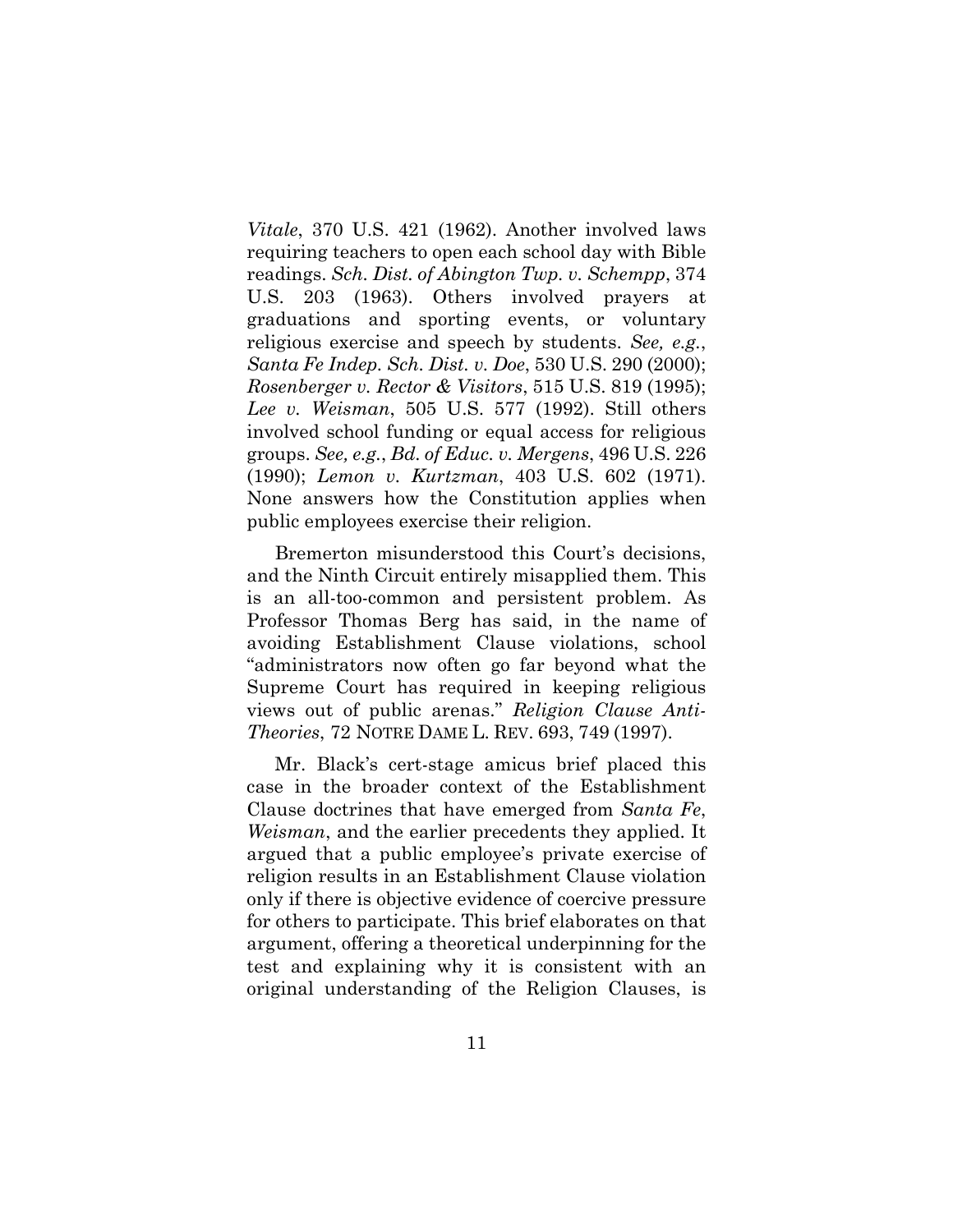manageable, avoids absurd results, and is consistent with this Court's precedents.

**I. The Court Should Adopt an Objective Coercion Test When Determining if Public Employee Religious Exercise Violates the Establishment Clause.** 

The Court has used several terms and tests to describe when an Establishment Clause violation occurs. *See* Brief for Galen Black as Amicus Curiae in Support of Petitioner, *Kennedy v. Bremerton Sch. Dist.*, 142 S. Ct. 857 (2022) (No. 21-418) (noting the Court has at various times adopted the coercion, endorsement, historical, and multi-pronged *Lemon* tests). In the context of cases involving public employees privately exercising their religious beliefs, however, the question lower courts and public employers should be asking is whether the exercise of religion coerces third parties into engaging in the religious exercise.

To succeed on any claim of coercion under facts like these, then, a party claiming an Establishment Clause violation would need to make an actual showing that the public employees levied coercive pressure against others to join in or abstain from religious exercise. A student's representation that she merely felt compelled to participate or abstain from certain religious practices, without more, would be insufficient. The psychological state of the person claiming coercion, absent other evidence, cannot be the test, for it is unfalsifiable and therefore endlessly pliant.

Rather, the analysis is objective. While there may be difficult cases, examples of objectively coercive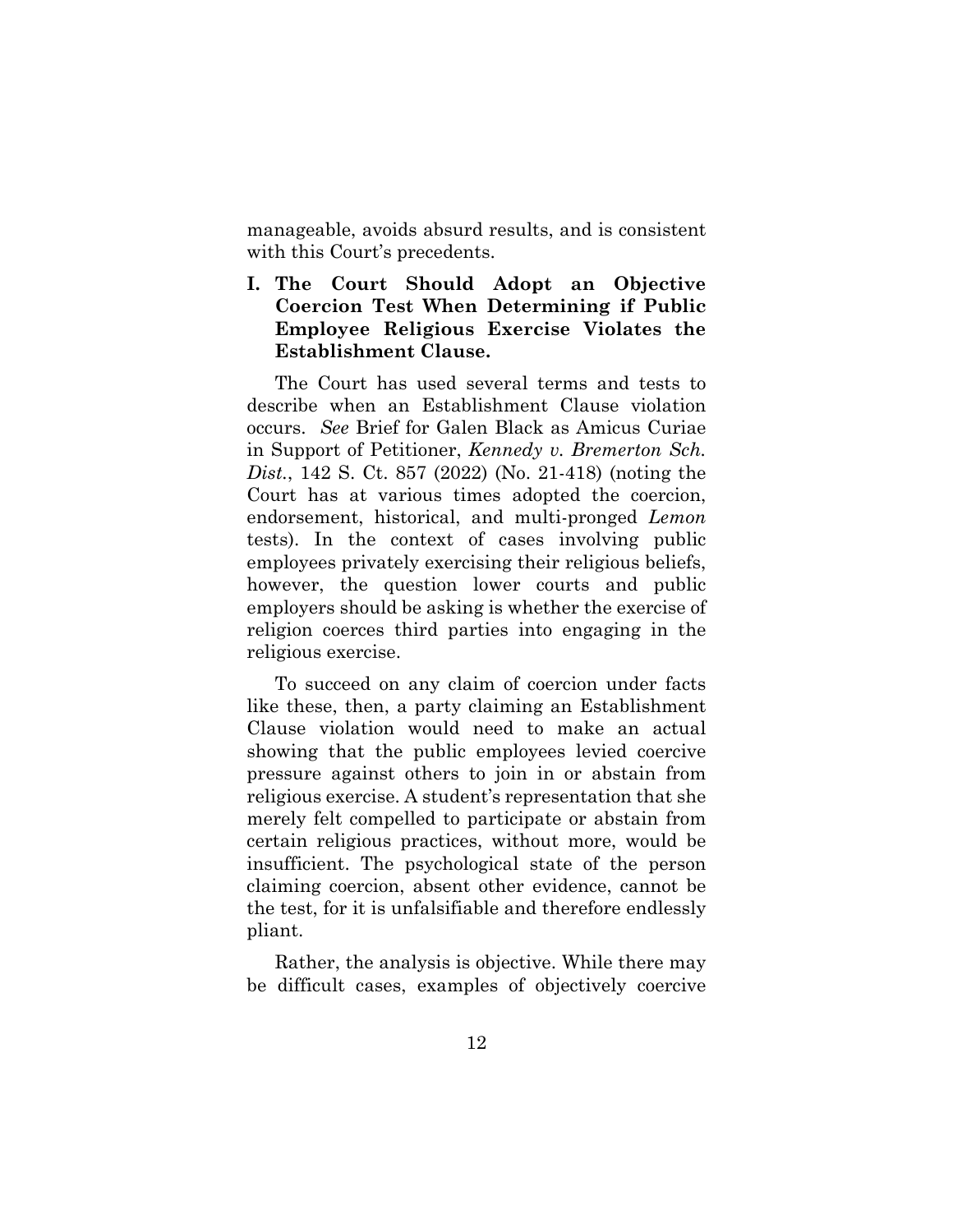behavior spring quickly to mind. This could include allocating actual benefits or burdens in a discriminatory fashion based on a person's reaction to the challenged religious exercise; directing other individuals to pray; or singling "out dissidents for opprobrium." *Town of Greece v. Galloway*, 572 U.S. 565, 588–89 (2014) (plurality opinion). Public employees actively proselytizing to third parties would fit the standard. So, too, would a coach granting extra playing time to football players who prayed with him or giving extra conditioning assignments to those who did not. Praying in front of a captive audience might also meet the standard, as would requiring students to attend religious services.

On the other hand, examples abound of public employees exercising their faith in a way that includes no indicia of objective coercion. A Christian teacher does not objectively coerce her students when she prays over her lunch in their presence—a practice that the panel below took pains to explain did not violate the Establishment Clause. *Kennedy v. Bremerton Sch. Dist.*, 991 F.3d 1004,1015 (9th Cir. 2021). Yarmulkes worn by Jewish teachers and burqas worn by Muslim teachers are not coercive in any objective sense, nor are kosher or halal meals. This is true even if students understand that these actions stem from teachers' religious convictions, because nothing about these exercises of religion brings the coercive power of government to bear on the students.

To illustrate the point, consider a coach offering a brief, private prayer in the locker room before the game, or making the sign of the cross as a celebration when his team scores a touchdown, or pointing to the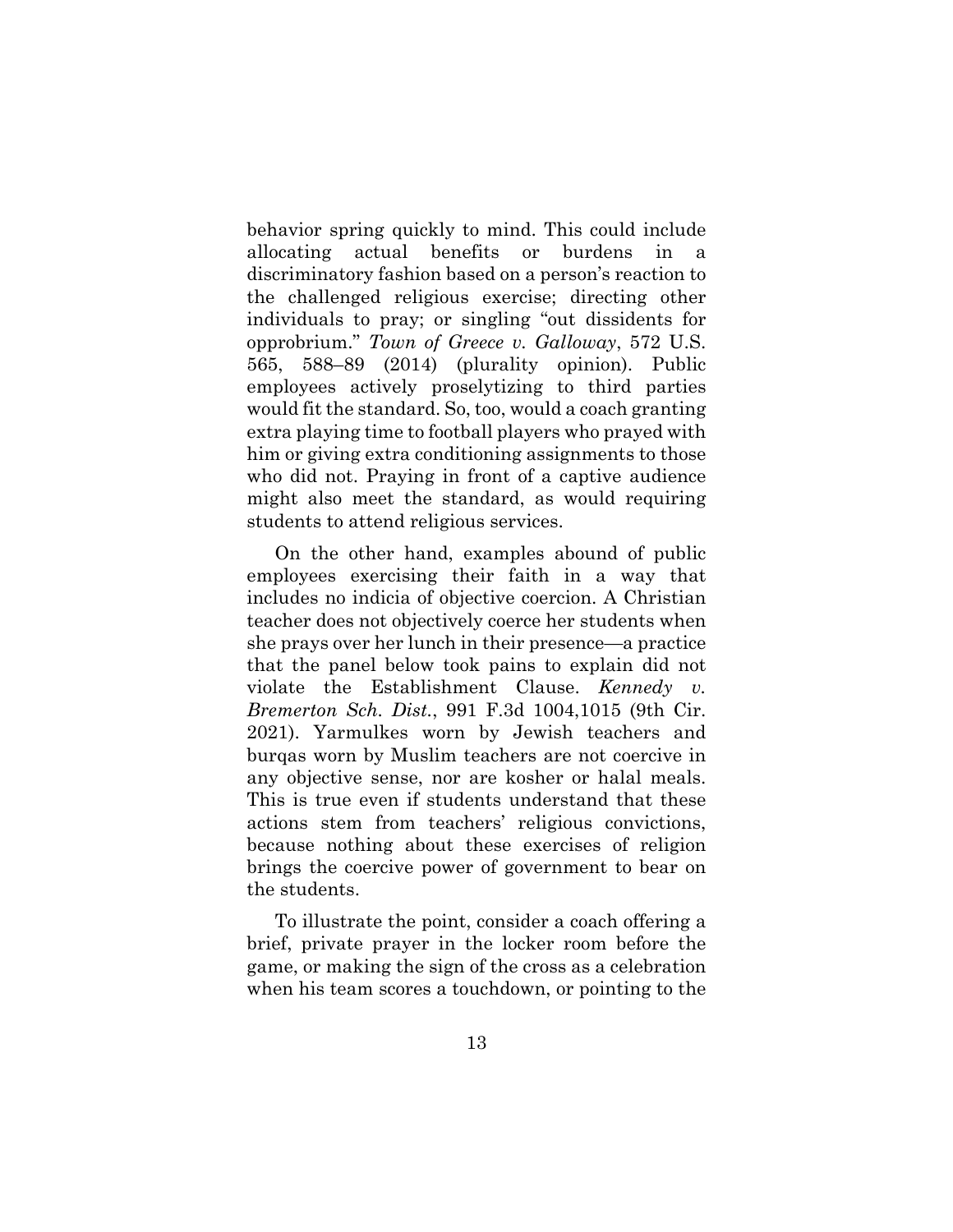sky as a gesture to heaven to celebrate a win. Then imagine the same coach ordering his players to do the same or punishing them if they did not emulate his behavior. The latter is a violation; the former is not. In these cases, what matters is whether the public employee uses his government position to coerce others, not whether he happened to be fulfilling his official duties at the time he engaged in the religious exercise.

#### **II. The Objective Coercion Test Is Consistent with Principles of Religious Volunteerism.**

Both the Free Exercise Clause and the Establishment Clause protect religious liberty. As this Court and numerous scholars have recognized, they work together, when properly interpreted, to protect all of us—believers and nonbelievers of every religious doctrine. They do this by minimizing the influence the heavy hand of government has on people's religious volunteerism. "By minimizing government influence, they maximize religious liberty." Douglas Laycock, *The Benefits of the Establishment Clause*, 42 DEPAUL L. REV. 373, 373 (1992).

## **A. Allowing Public Employees to Exercise Their Religion Will Not Distort Religious Choices.**

The objective coercion test in this type of case is consistent with this principle of preserving religious volunteerism.2 It acknowledges the importance of

<sup>2</sup> For various explanations of the principle, *see* Douglas Laycock, *Substantive Neutrality Revisited*, 110 W.VA. L. REV. 51 (2007); Thomas Berg, *Religion Clause Anti-Theories*, 72 NOTRE DAME L. REV. 693, 749 (1997); Michael W. McConnell, *Religious Freedom*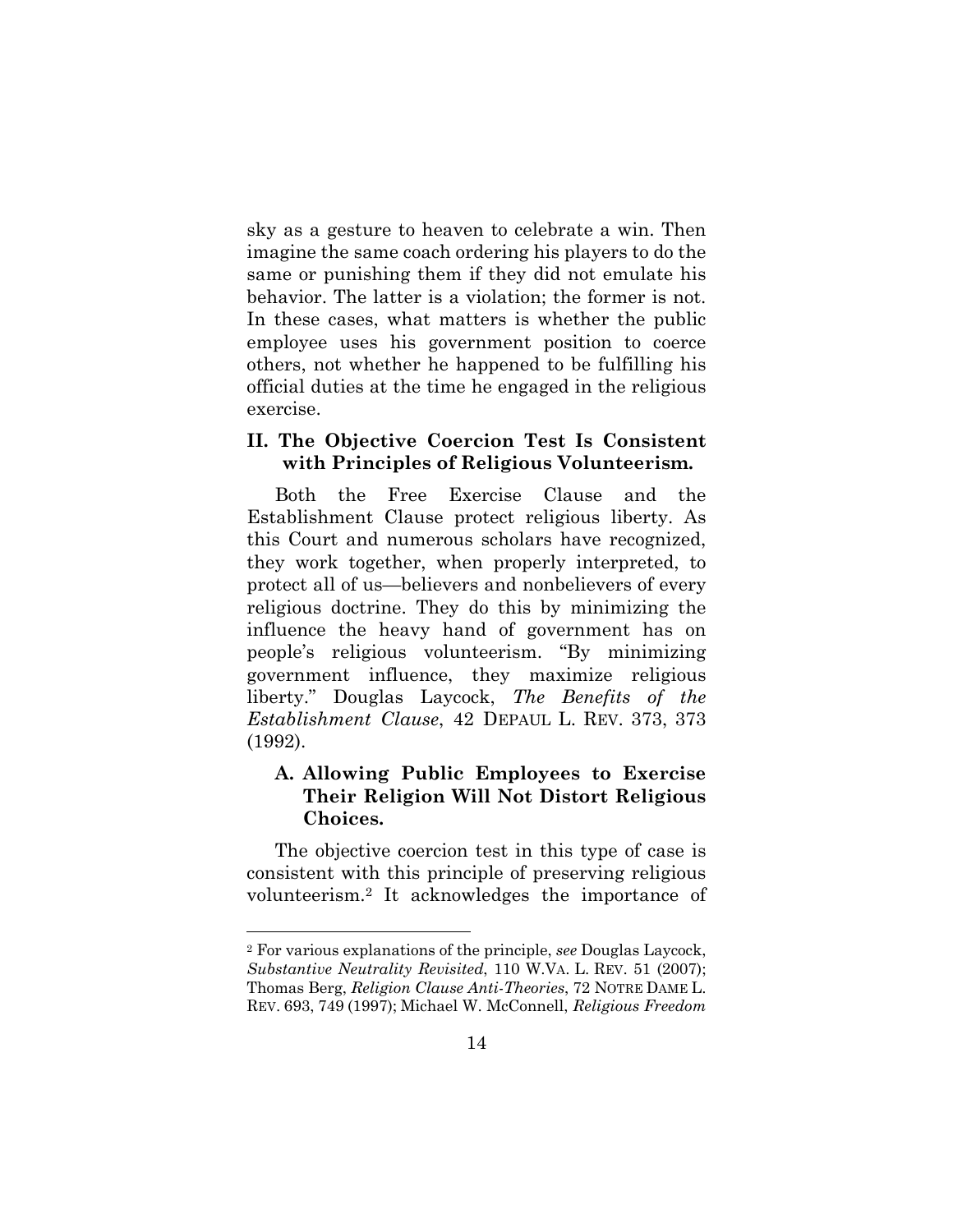protecting religious free exercise, as well as shielding us from those in government who would force religion upon us.

This case is a good test example. Kennedy already agreed to stop any locker room or after-game speeches with religious content. JA77, 80. He asked only for the right to pray by himself at the end of each game. JA71–72. That is the relief he sought in his complaint. JA165. It was only that private religious exercise that could have caused the Establishment Clause violation that so worried the school district. That behavior brings with it no evidence of coercive pressure and thus would pass the objective coercion test.

Allowing it will not affect or distort Kennedy's religious choices. He already believes he has a duty to God to offer a prayer of gratitude after each game. He has already shown that he will engage in that exercise of his religion or face termination.

The Court can expect the same outcomes with any employees who take their religion seriously. For those who believe they have a spiritual necessity or owe a duty to engage in certain religious exercise no matter where they are, their only option is to do it on the job or give up their position. This could include Muslims who pray, Jews who wear yarmulkes, Sikhs who wear turbans, Buddhists who chant, or Christians who offer a prayer before a meal. A non-coercion principle

*at a Crossroads*, 59 U. CHI. L. REV. 115 (1992); Douglas Laycock, *Formal, Substantive, and Disaggregated Neutrality Toward Religion*, 39 DEPAUL L. REV. 993 (1990); Michael W. McConnell & Richard Posner, *An Economic Approach to Issues of Religious Freedom*, 56 U. CHI. L. REV. 1 (1989).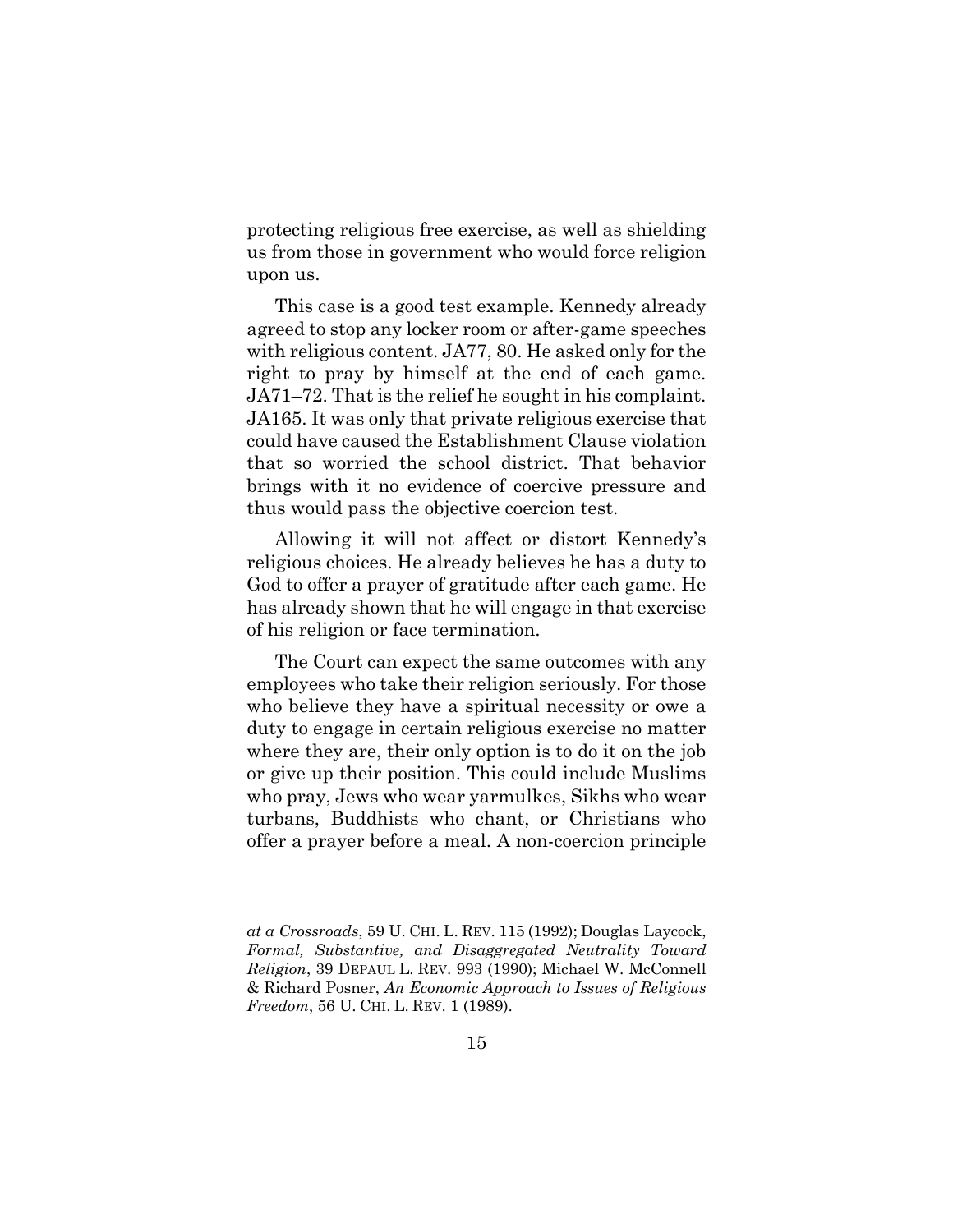will not impact what they already believe to be an imperative.

Of course, Kennedy is not alone. The religious volunteerism of his students, coworkers, and the public is also of paramount importance. His coworkers and the public generally are of little concern, for the majority likely did not even notice his actions (at least prior to the case becoming so highly publicized). To the extent any did, Kennedy was in no position to affect their lives or place any sort of pressure—coercive or otherwise—on them.

The students pose a different concern and deserve deeper analysis. Some players may see Kennedy's behavior and feel inclined to follow his example. But it is just as likely that many players will feel otherwise. Some may be repulsed by it. Some may be drawn to the Buddhist coach who offers a chant on the field after a game. JA128, 151, 170, 333. Others may be attracted to the coach who outwardly expresses no religious beliefs at all. Still others may not care one whit what any of their coaches are doing religiously once the final whistle has been blown, the handshakes are finished, and their fellow classmates in the stands are ready for the post-game parties.

The record shows that some players decided to join Kennedy as he prayed. JA98, 149. That they made that voluntary choice is not evidence, by itself, of coercive pressure or a distortion of their religious volunteerism. It is only evidence that some students found Kennedy's religious identity attractive, either because they already shared it or because they saw in him something they might have wanted to explore for themselves. The attractiveness of a public employee's religious exercise or identity—or lack thereof—cannot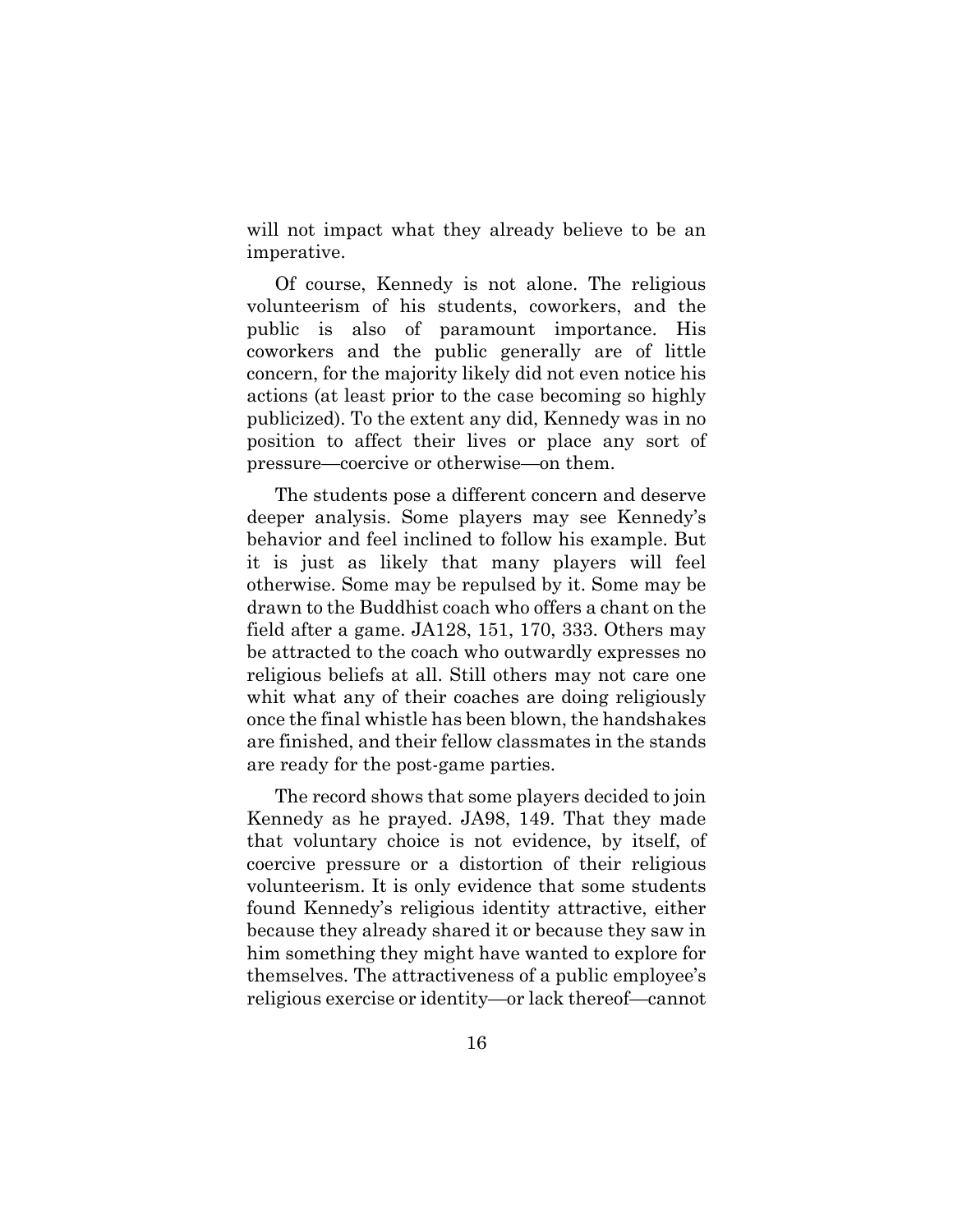be the basis for an Establishment Clause violation. If it were, the universe of potential violations would be limited only by the number of people employed by the government.

Even if a majority of the students had voluntarily joined Kennedy, that fact alone does not suggest government is distorting religious volunteerism. The concern is that the student majority would place social pressure on religious dissenters, but experiencing social pressure, without actual coercion, is simply part of the price we all pay for living in a pluralistic society. In a country as diverse as ours, we will all, at different times and places, be on both the receiving and giving end of such pressure. By itself, it does not suggest *government* interference with religious volunteerism.

That is in stark contrast with what troubled the Court in *Lee v. Weisman*. There, the Court placed considerable concern on government's use of "social pressure to enforce orthodoxy." *Weisman*, 505 U.S. at 594. The concern of social pressure, however, arose only because the Court found that the state had already required students to attend graduation ceremonies; they were a captive audience, with no choice but to participate or protest. *Id.* That is not the case when public employees exercise their religion. To the extent other students voluntarily join, and that joining creates a subjective sense in others to participate, pressure exists, but not pressure from the state.

If it were deemed so, the test would then be dependent on the demographics of a given area, rather than a neutral principle. Public employees would be free to practice their religion if they are an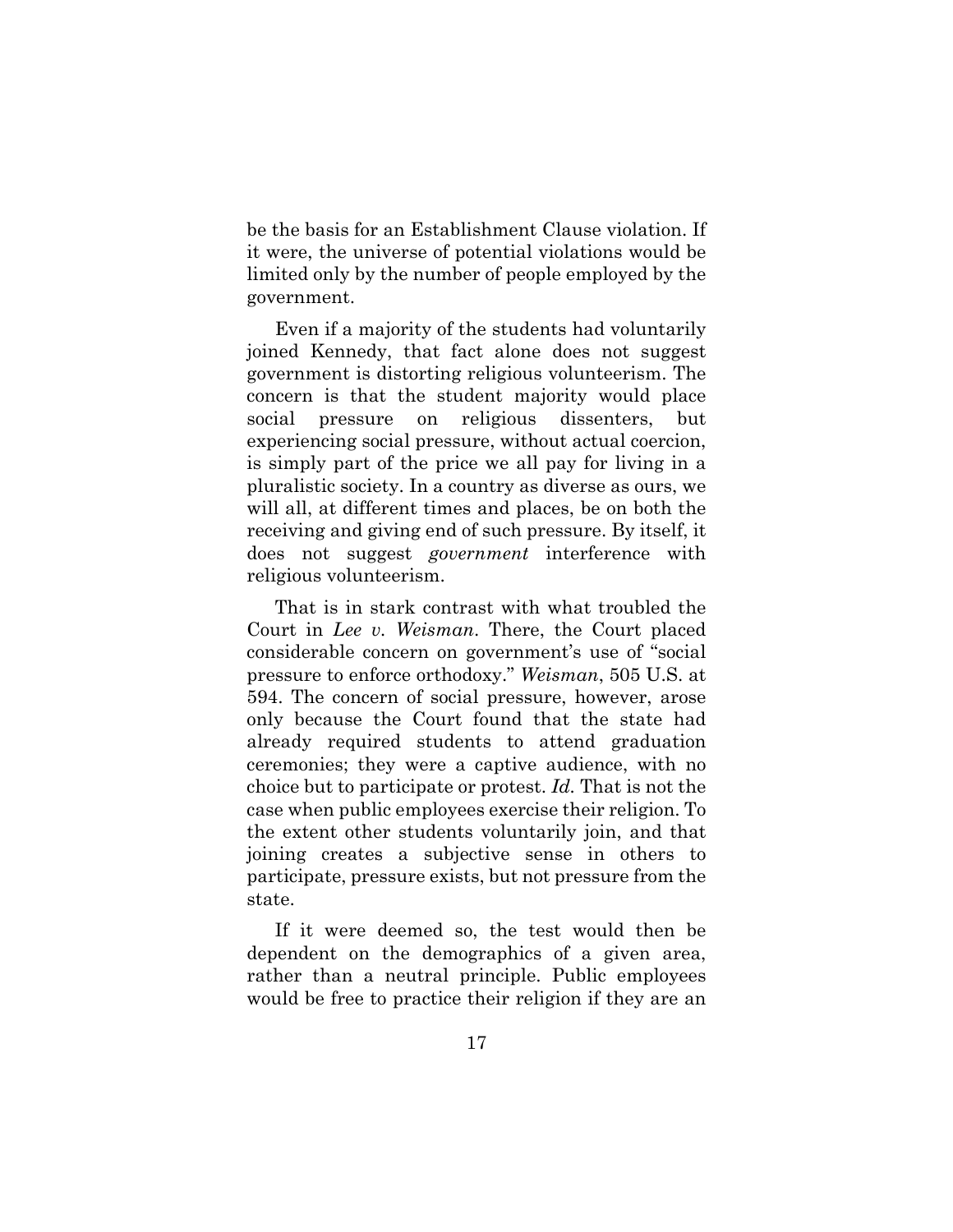extreme minority but not if they are part of the majority or even a substantial minority. That inconsistency alone would invalidate the rule; it is as unjust as it is unworkable.

Even outside of this specific context, there is no reason to think that public employees engaging in religious exercise will affect the religious volunteerism of their coworkers, employers, or the public. In most instances, those third parties will likely not even notice the religious exercise occurring. The rare times they do, it will more often than not appear as nothing more than an oddity to a religious outsider. Some may be offended by it, but that is a burden they will need to overcome in a pluralistic society. Their own religious choices will not be influenced.

It is plausible that a coach's or teacher's unique position of power makes anything he or she does coercive, creating a heightened responsibility not to practice religion in front of students. That influence, however, is diluted by allowing the same rule to apply to all. When all public employees can live according to their religious identities without restriction or encouragement from government, students will be exposed to many different types of believers and nonbelievers. None necessarily enjoys more coercive power than the other. Students have the opportunity to observe them all, then decide for themselves which they find attractive.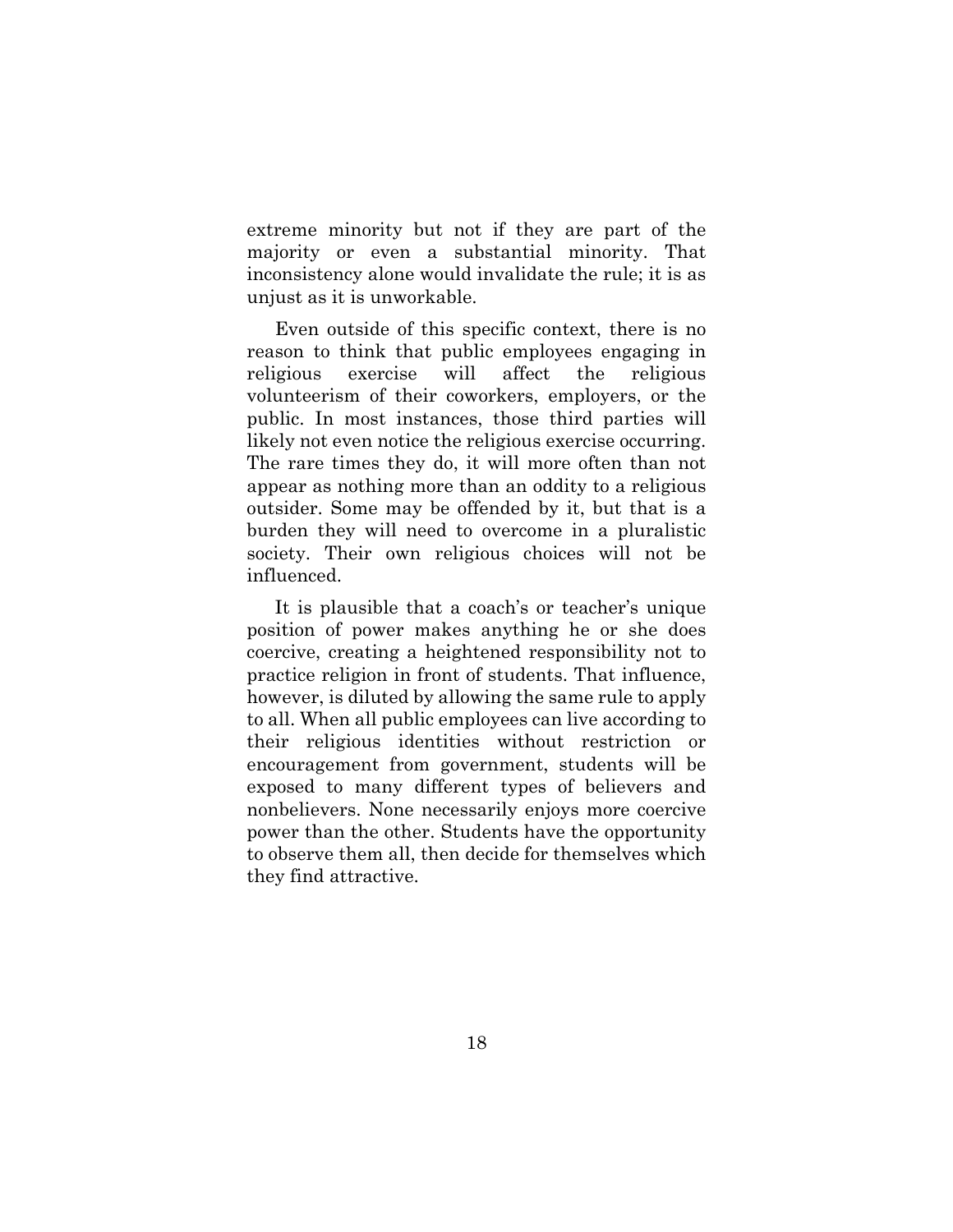## **B. Refusing to Allow Employee Religious Exercise Will Distort Religious Volunteerism.**

In contrast, were public employers allowed to terminate employees for any demonstrable exercise of religion visible to students or the public, employees like Kennedy would face immense pressure to change their religious behavior. A stereotypical and loathsome hallmark of regimes that oppress religious liberty is that they force citizens to choose between their religions and their livelihoods.3 While some may be willing to sacrifice their jobs, far too many will succumb to government pressure to change their religious practices or hide their faith for fear of censure.

Students, meanwhile, will face strong manipulation. In contrast to what they will experience in the real world, the only examples to which they will be exposed in schools are those whose religious beliefs require absolutely no outward expression, those who purport to have no religion at all, or those willing to abandon their religious identities. Some students with resources will opt out of public schools and attend private religious schools. For the rest, their only option will be to conform to the false reality presented to them by the hand of government. There are some who, when being honest, would no doubt welcome that outcome and perhaps even push for it,<sup>4</sup> but it is not consistent with any

<sup>3</sup> Consider, for example, the English Test Acts and penal laws that excluded Catholics from a number of occupations.

<sup>4</sup> *See, e.g.*, Wisconsin v. Yoder, 406 U.S. 205, 232 (1972) (noting that the state seemed to want to use public schools to give Amish children a chance to leave their religious upbringing, which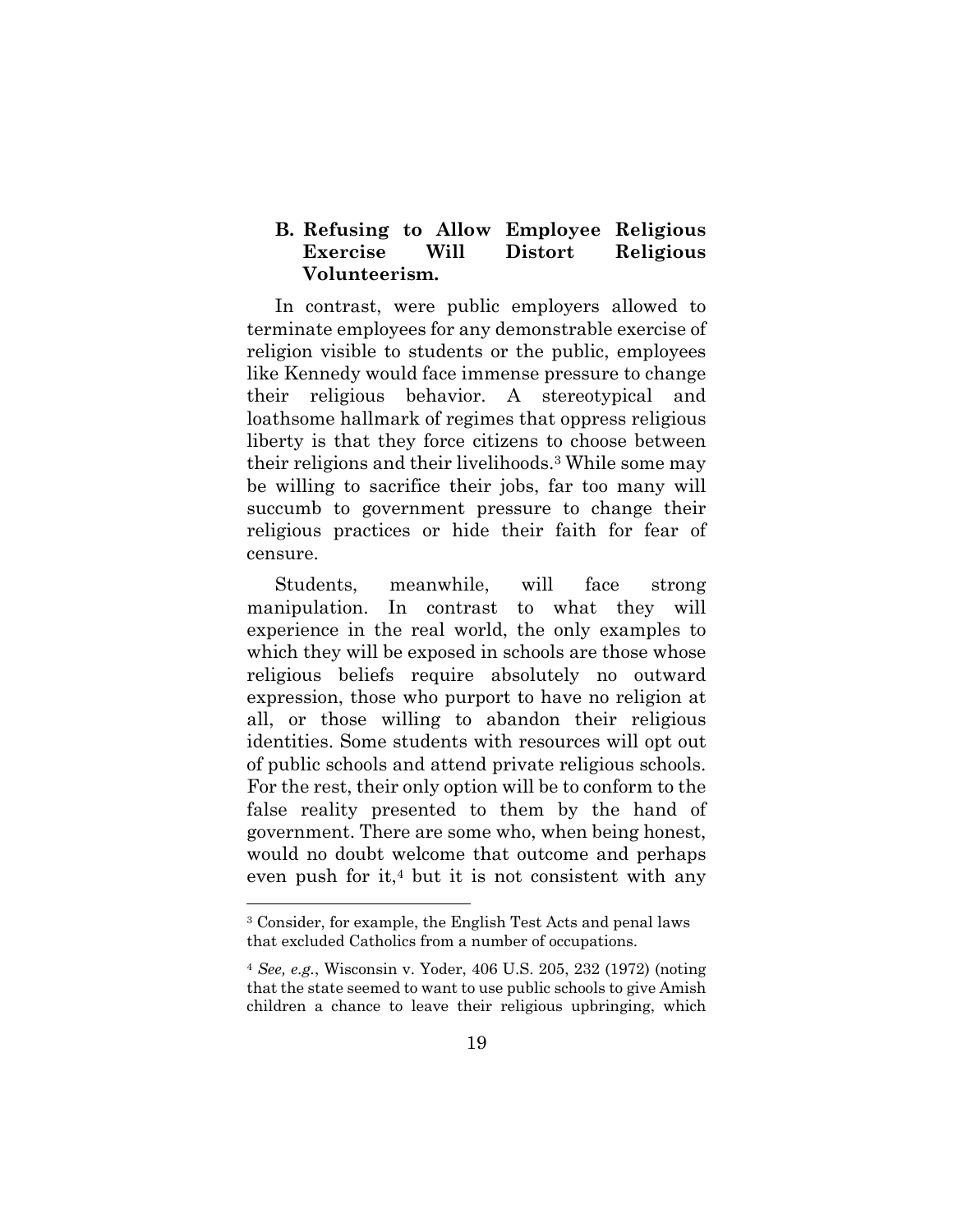notion of true religious volunteerism. From the employees, to the students fleeing to private schools, to those left behind, the heavy hand of government would be distorting everyone's religious choices.

The Court has recognized the importance of government neutrality to assuage the disease of religious disputes. In its first Establishment Clause decision of the modern era, the Court stated its rule in broad terms: the First Amendment "requires the state to be a neutral in its relations with groups of religious believers and nonbelievers." *Everson v. Bd. of Educ.*, 330 U.S. 1, 18 (1947). In both *Sherbert v. Verner* and *Wisconsin v. Yoder*, it explained that religious exemptions "reflect[] nothing more than the governmental obligation of neutrality in the face of religious differences." 374 U.S. 398, 409 (1963); 406 U.S. 205, 235 n.22 (1972). And in *Schempp*, the Court applied a principle of neutrality in the Establishment Clause context, defining it as a position that neither advances nor inhibits religion. 374 U.S. at 222.

These statements reflect the value the Court has placed on religious volunteerism. An objective coercion test in the context of public employees privately exercising their religion preserves that principle.

## **III. An Objective Coercion Test Is Consistent with an Original Understanding of the Religion Clauses.**

This Court's precedent makes clear that history and tradition play an important role in adjudicating Establishment Clause issues. Each Establishment

would cause the State to "influence, if not determine, the religious future of the child.").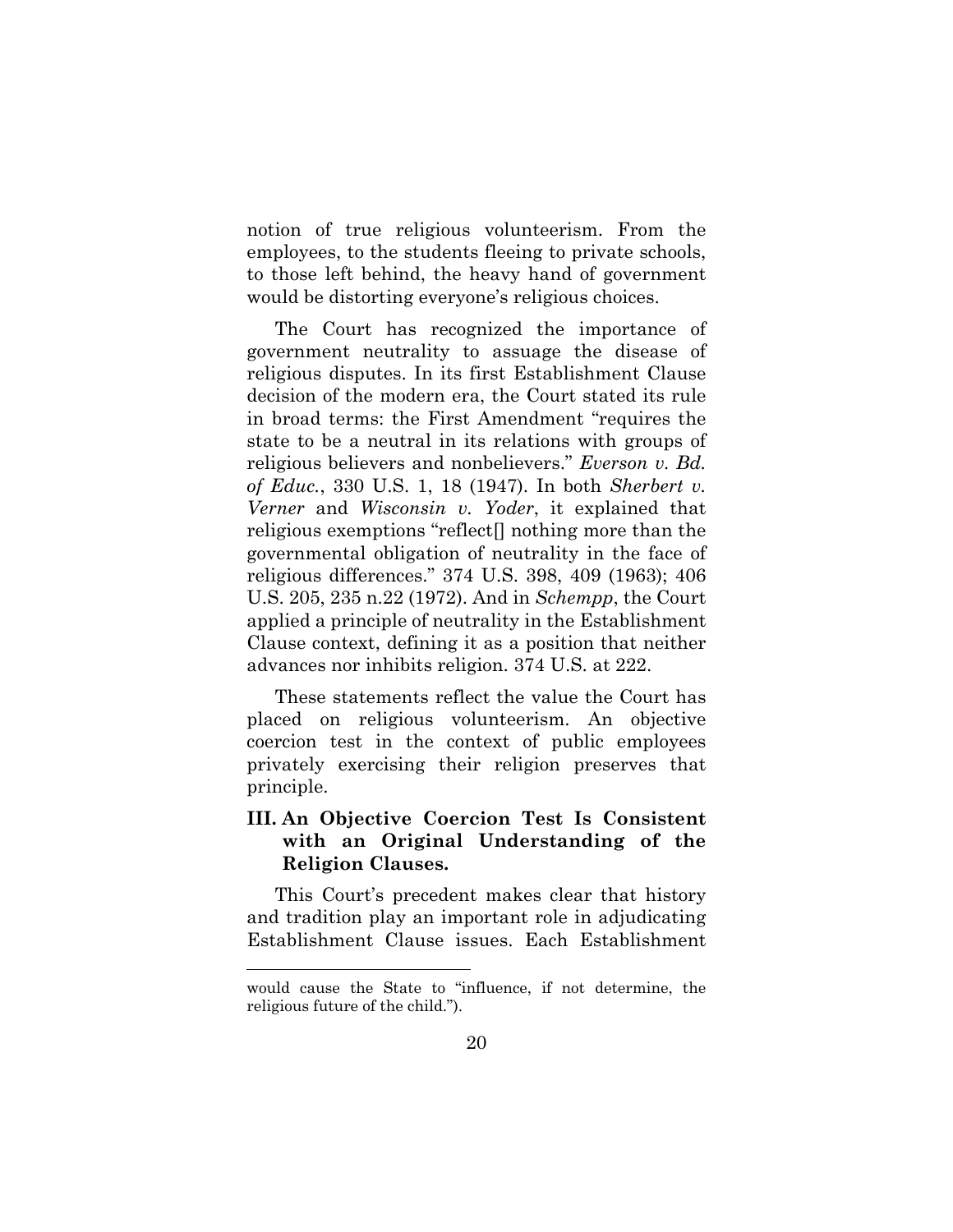Clause case, including those involving "religious expression in public schools," contains an "overarching set of principles" rooted in history. *Am. Legion v. Am. Humanist Ass'n*, 139 S. Ct. 2067, 2092– 93 (2019) (Kavanaugh, J., concurring). As already explained, the objective coercion test is consistent with the principle of preserving religious volunteerism. And that principle, in turn, is one of the most fundamental of those rooted in Religion Clause history.

## **A. The Religion Clauses Share the Same Goal of Maximizing Religious Volunteerism.**

The Religion Clauses reflect a thoughtful compromise reached by the framers of our Constitution. To ensure successful ratification after debate and exchange, they selected the final language to simultaneously satisfy those concerned about protecting religious exercise, those concerned about government's effects on establishments of religion, and those concerned about broader government interference in the states. *See* Letter from Joseph Spencer to James Madison (Feb. 28, 1788), *in* 2 DEBATE ON THE CONSTITUTION 267 (1993) (discussing the influential Baptist and Protestant constituencies in Virginia who would oppose ratification absent free exercise protections); 1 ANNALS OF CONG. 949–50 ("It is a religious matter, . . . let it be done by the authority of the several States."); 2 THE DEBATES OF THE SEVERAL STATE CONVENTIONS ON THE ADOPTION OF THE FEDERAL CONSTITUTION 435, 436 (Elliot 2d ed. 1836) (recording the federalism concerns of Pennsylvania's James Wilson, as well as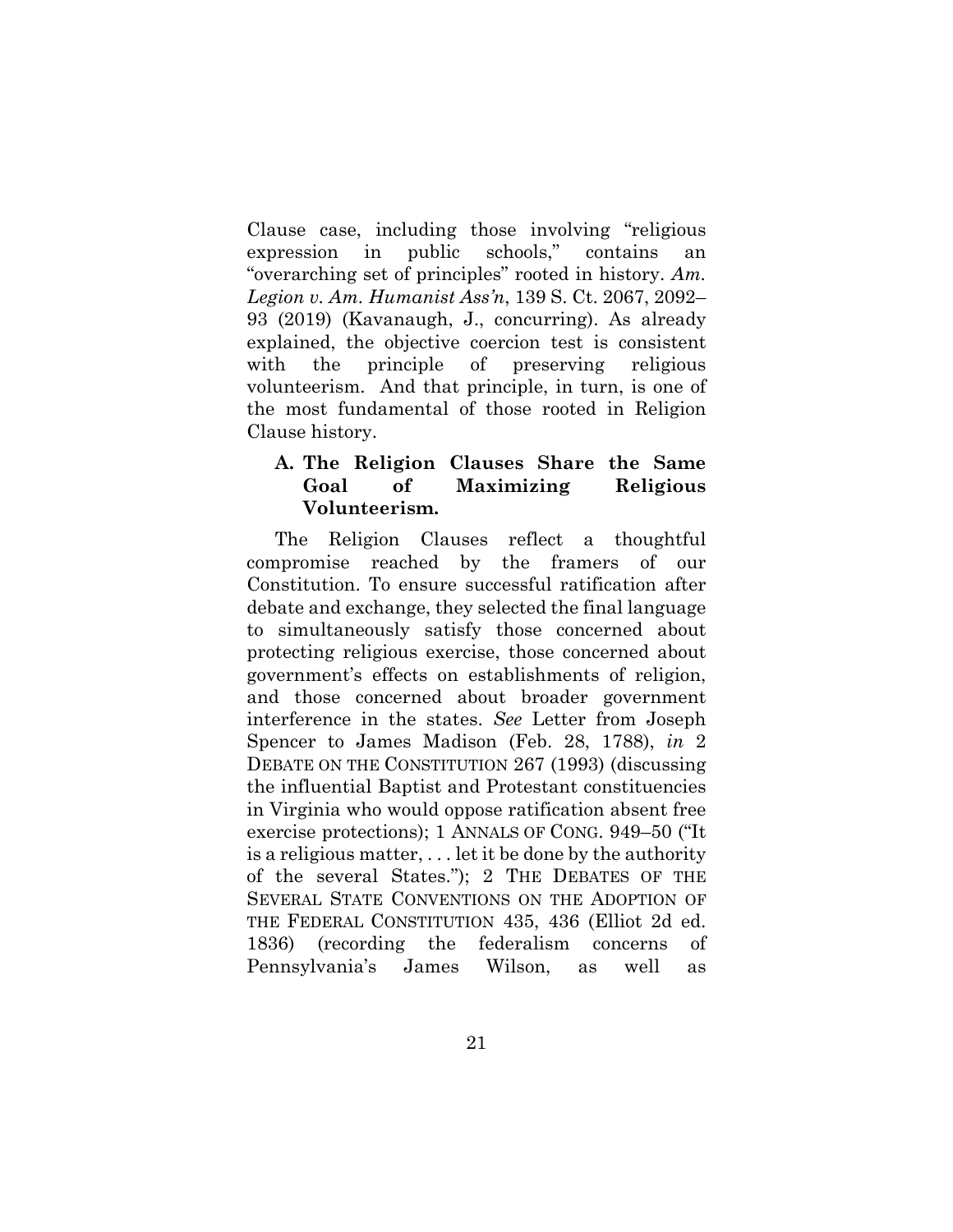Massachusetts' James Bowdoin and Theophilus Parsons).

Despite the many disagreements among the delegates, there was one area of common ground: minimal government interference with religion to ensure maximum religious volunteerism. "The overriding objective of the Religion Clauses was to render the new federal government irrelevant to the religious lives of the people." Michael W. McConnell, *Religious Freedom at a Crossroads*, 59 U. CHI. L. REV. 115, 168–69 (1992). Drawing on their proximity to the long history of religious persecution in Europe, the framers viewed coercion as the direct result of "[a]n establishment [of religion]" due to "the promotion and inculcation of a common set of beliefs through governmental authority" that such systems produced. Michael W. McConnell, *Establishment and Disestablishment at the Founding, Part I: Establishment of Religion*, 44 WM. & MARY L. REV. 2105, 2131 (2003). Whatever test the Court adopts, it should be one that directs government, as much as possible, to leave public employee religious choices alone.

Beyond this general agreement among the delegates, everything else about church-state relations was contested. *See* DISESTABLISHMENT AND RELIGIOUS DISSENT: CHURCH-STATE RELATIONS IN THE NEW AMERICAN STATES, 1776-1833 8–12 (Carl H. Esbeck & Jonathan J. Den Hartog eds., 2019) (discussing the wide variance of state establishments and the disestablishment paths taken). The thirteen colonial governments each featured different approaches for how to deal with the governmentreligion relationship. *Compare* Rhode Island and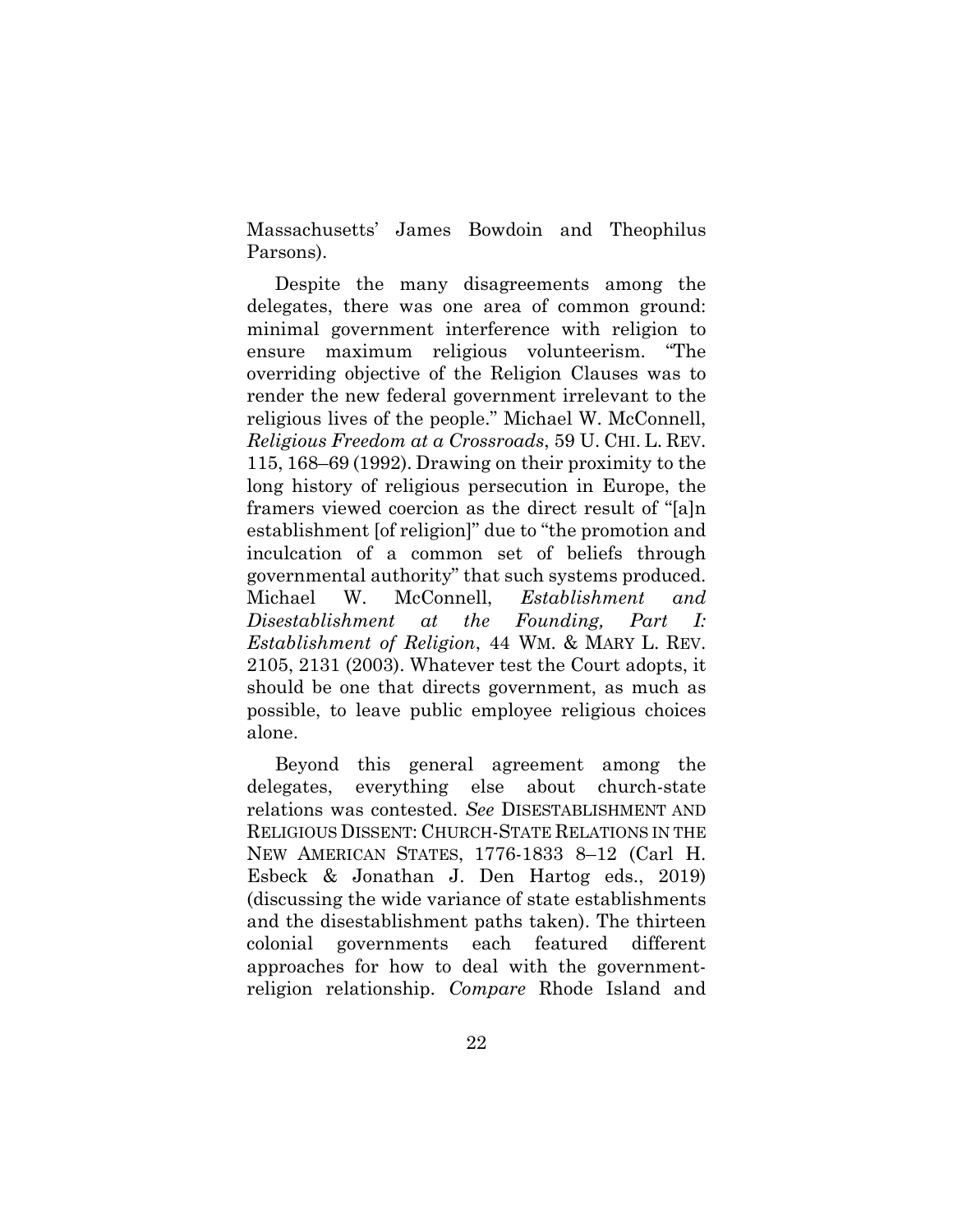Pennsylvania (no history of establishment), *with* Virginia's A Bill for Establishing Religious Freedom (1786) (disestablishment shortly before ratification), *and with* MASS. CONST. OF 1789, pt. I, arts. II–III (continued establishment after ratification but guaranteeing free exercise to religious dissenters). Yet it was precisely *because of* this variance that the Religion Clauses came about and a principle of religious volunteerism emerged.

## **B. The Religion Clauses Reflect a Value for Religious Pluralism that Stems from Religious Volunteerism.**

The Religion Clauses are also grounded in a principle of pluralism, which is the result of allowing religious volunteerism. Because they were championed by many of the most ardent and enthusiastic religionists of the time, it would be easy to assume the Clauses were meant to encourage government entanglement with religion. This would be a mistake. The supporters of the Clauses all came from very different religious traditions, which they guarded jealously. They may have found common ground in keeping government out of their religions, but they all traveled down different theological paths from there. And they wanted no one to interfere.

It would be an equally egregious mistake to assume the Clauses reflected a desire to place secularism on a pedestal over religion. It was not secularists who were the primary champions of the Clauses, but those who took their religion the most seriously. Michael W. McConnell, *The Origins and Historical Understanding of Free Exercise of Religion*, 103 HARV. L. REV. 1409, 1437–41 (1990).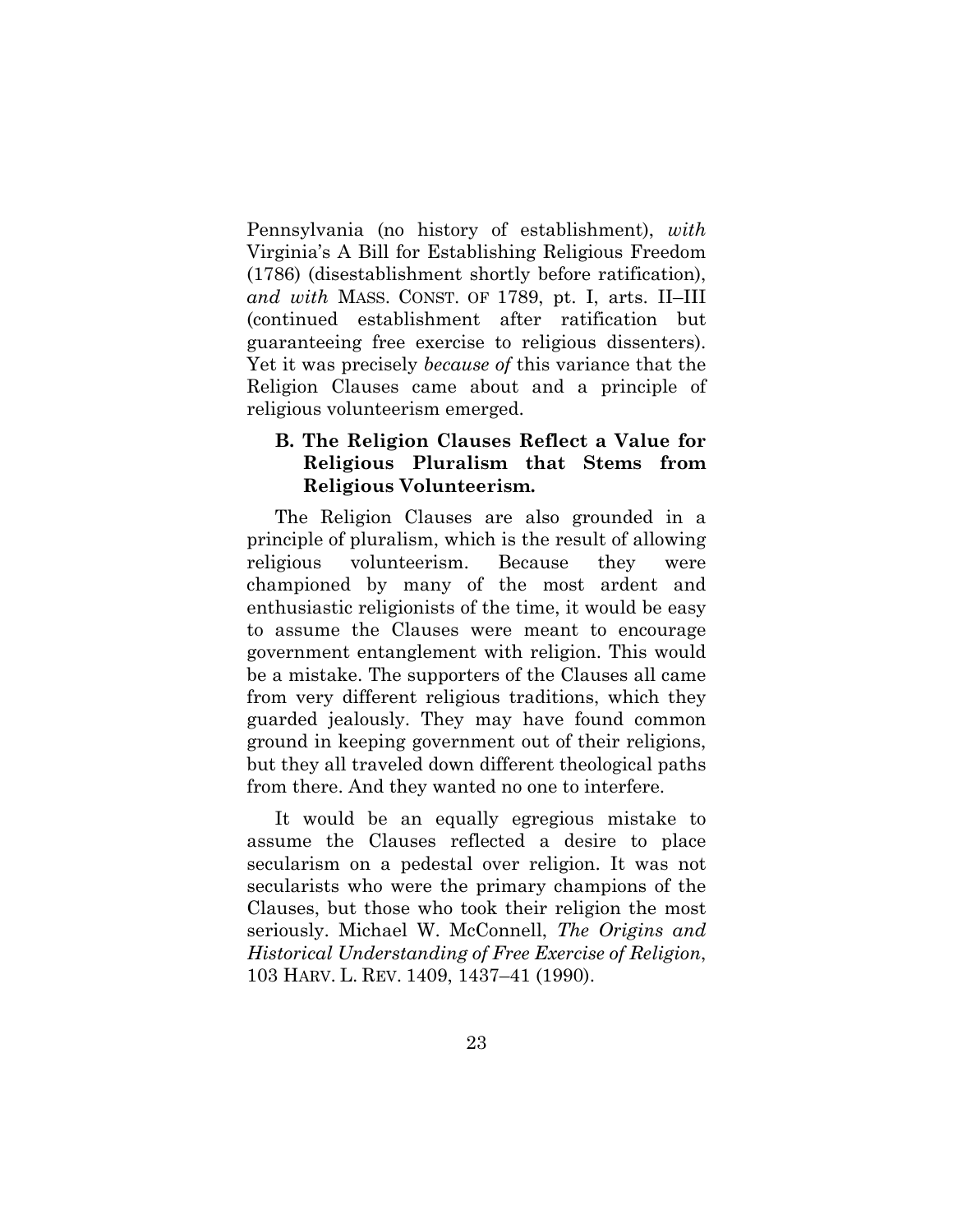What each group saw was a world in which all of them could live alongside one another in peace. That might mean they would occasionally have to deal with people of very different views. It might mean they would have to associate with those they viewed as foolish, obnoxious, or even theologically dangerous. But at least it would not mean that government would be forcing unanimity of religious opinion on everyone.

Though not a part of the fervent religious groups, Madison held a similar view. *Berg*, 72 NOTRE DAME L. REV. at 710. He appealed to a tolerant and pluralistic vision of society. In particular, he stressed equal security for both civil and religious rights. Rather than privilege non-religion over religion, Madison astutely recognized the need for government neutrality. Otherwise, the heavy hand of government in favor of secularism could distort individual religious exercise and undermine the creation of a pluralistic society: "In a free government, the security for civil rights must be the same as that for religious rights. It consists in the one case in the multiplicity of interests, and in the other, in the multiplicity of sects." THE FEDERALIST NO. 51.

Although the degree of tolerance varied from one state to the next, no one seriously advocated for religious homogeneity across *all* states in the new country. Perhaps not so remarkable to citizens today, this view of pluralism was nonetheless progressive for its time, especially compared to European religious establishments. In contrast to that oppression, Hamilton reminded the public that "nothing could be more ill-judged than the intolerant spirit. . . . For, in politics as in religion, it is equally absurd to aim at making proselytes by fire and sword. Heresies in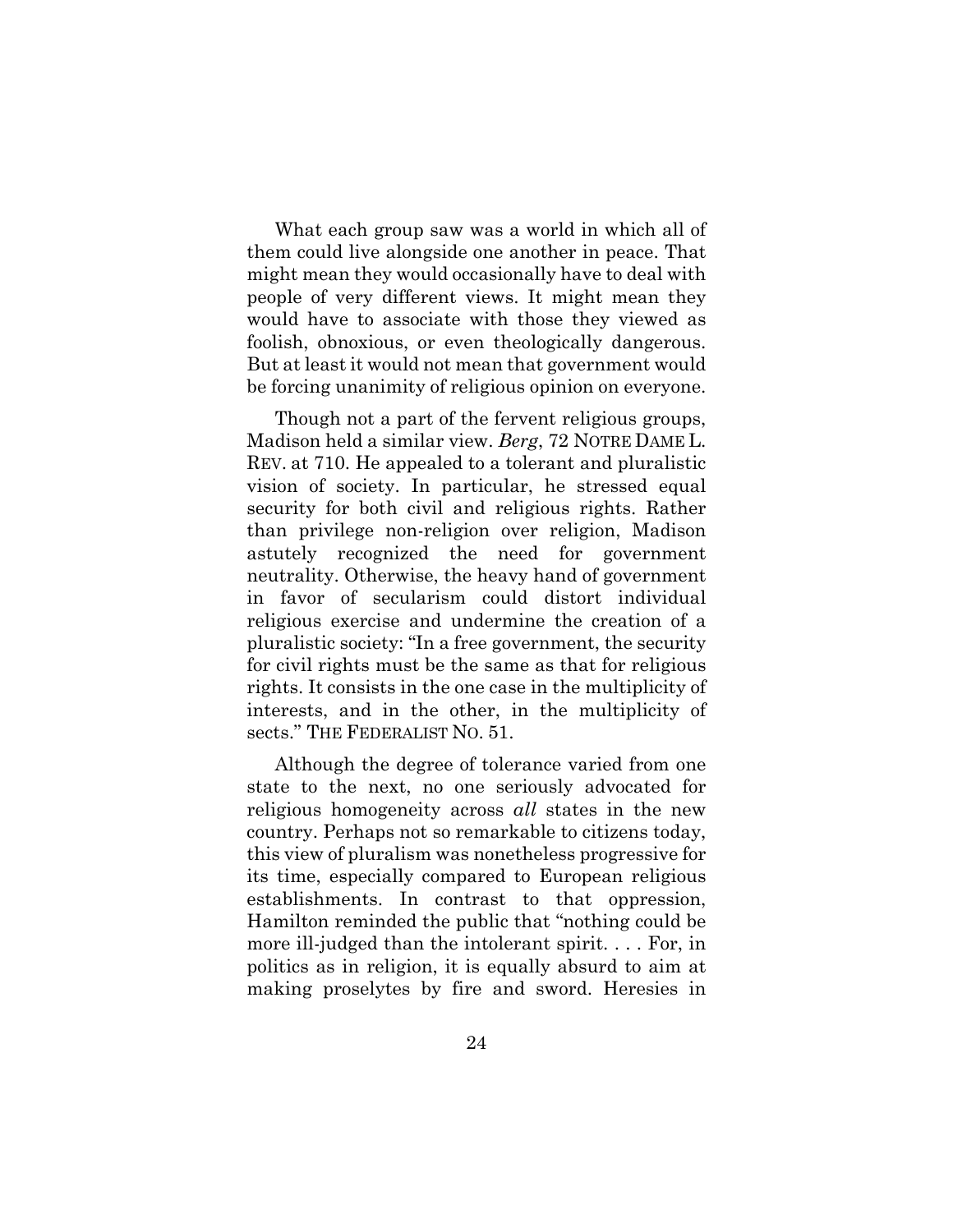either can rarely be cured by persecution." THE FEDERALIST NO. 1.

Further reflecting an appreciation for religious pluralism was the Test-Oath Clause. Other than the Religion Clauses, the Constitution only makes one additional reference to religion. In Article VI, both state and federal government officials must swear to "support this Constitution . . . but no religious Test shall ever be required as a Qualification to any Office or public Trust under the United States." U.S. CONST. art. VI, § 3. Despite some founding-era state governments requiring such religious tests, Article VI sparked almost no opposition after South Carolina's Charles Pinckney introduced the idea during the Constitutional Convention. *See* 2 RECORDS OF THE FEDERAL CONVENTION OF 1787 at 478 (Max Farrand ed., 1911) (recording the objection from Roger Sherman who "thought it unnecessary" in light of "the prevailing liberality being a sufficient security ag[ain]st[] such tests"—the only objection to the Test-Oath Clause). Highlighting the pluralistic gloss on the Religion Clauses, this prohibition on religious tests for federal office provides additional evidence of the Founders wanting to minimize any incentive by government for people to alter their religious behavior.

Today's circumstances are markedly different from those at the founding, but the history-based principle of preserving volunteerism can and should still apply to public employees despite the changed factual circumstances. The objective coercion test is anchored in this voluntarist view of the Religion Clauses, preserving the original understanding even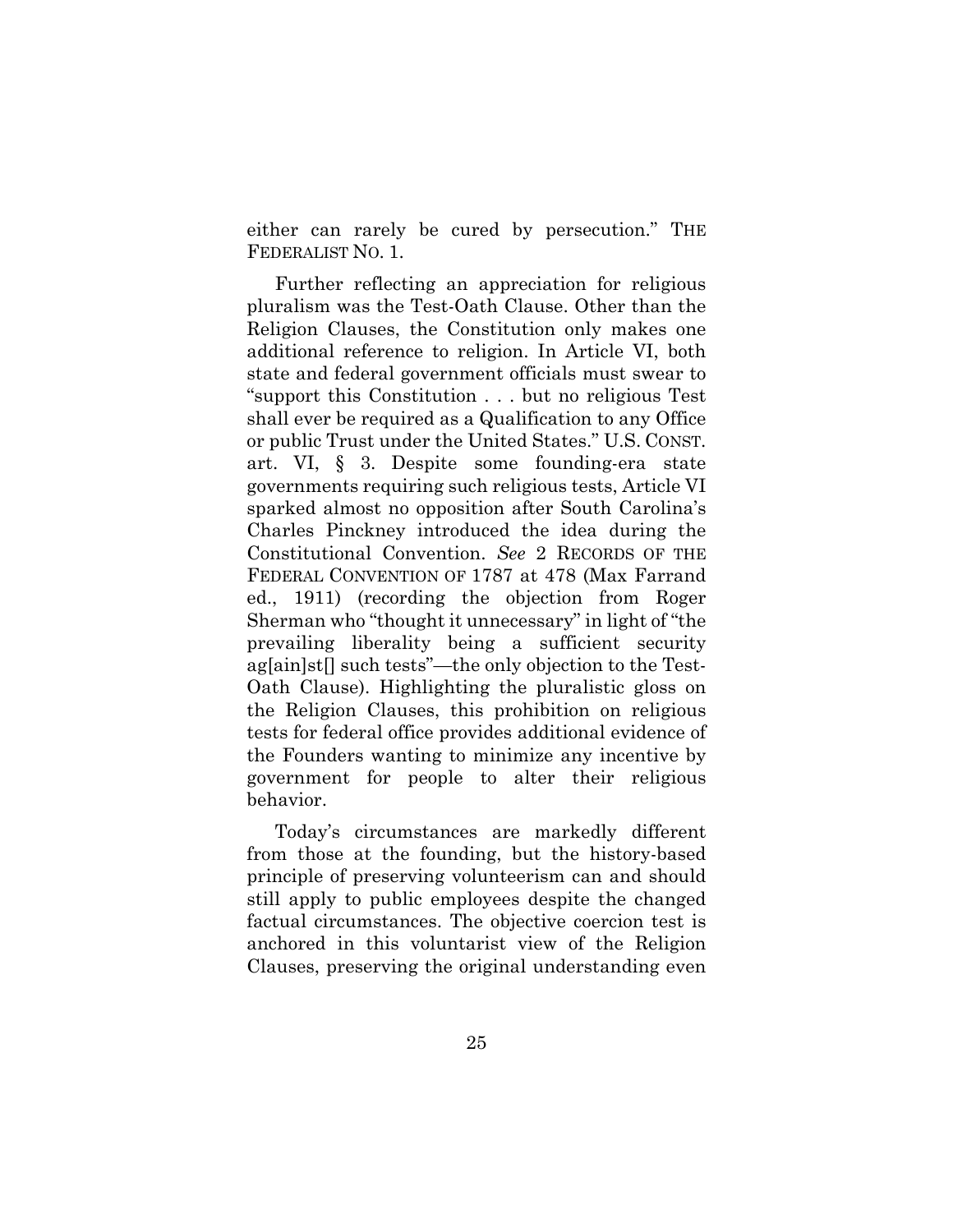in today's society, where government regulates far more than the Founders ever envisioned.

#### **IV. An Objective Coercion Test Will Avoid Absurd Results, Is Manageable, and Will Not Affect Prior Precedent.**

#### **A. An Objective Coercion Test Will Avoid Absurd Results.**

Many of the tests this Court has adopted to find Establishment Clause violations have the potential to yield absurd results in the context of public employees exercising their religion. This is especially true of the endorsement test applied by the Ninth Circuit.

The endorsement test prohibits state action that has the purpose or effect of endorsing religion. *See County of Allegheny v. ACLU*, 492 U.S. 573, 592–93 (1989) (stating this rule and equating the term "endorsement" with "favoritism" and "promotion"). Applying this test to a public employee is difficult, for nearly any outward religious act could potentially be seen as an endorsement of religion. Drawing the line between permissible and impermissible exercise would be nearly impossible, as this case proved below. The difference between a Christian coach praying on the field and a teacher praying over her meal while visible to students is difficult to identify. The Ninth Circuit declared that such expressions are "wholly different" from one another, but it provided no rationale as to why. *Kennedy*, 991 F.3d at 1015. The result is that declaring one form of religious exercise an endorsement likely means forbidding them all.

For proof of this, the Court need only look north. The Canadian province of Quebec serves as an example of the types of absurd outcomes that stem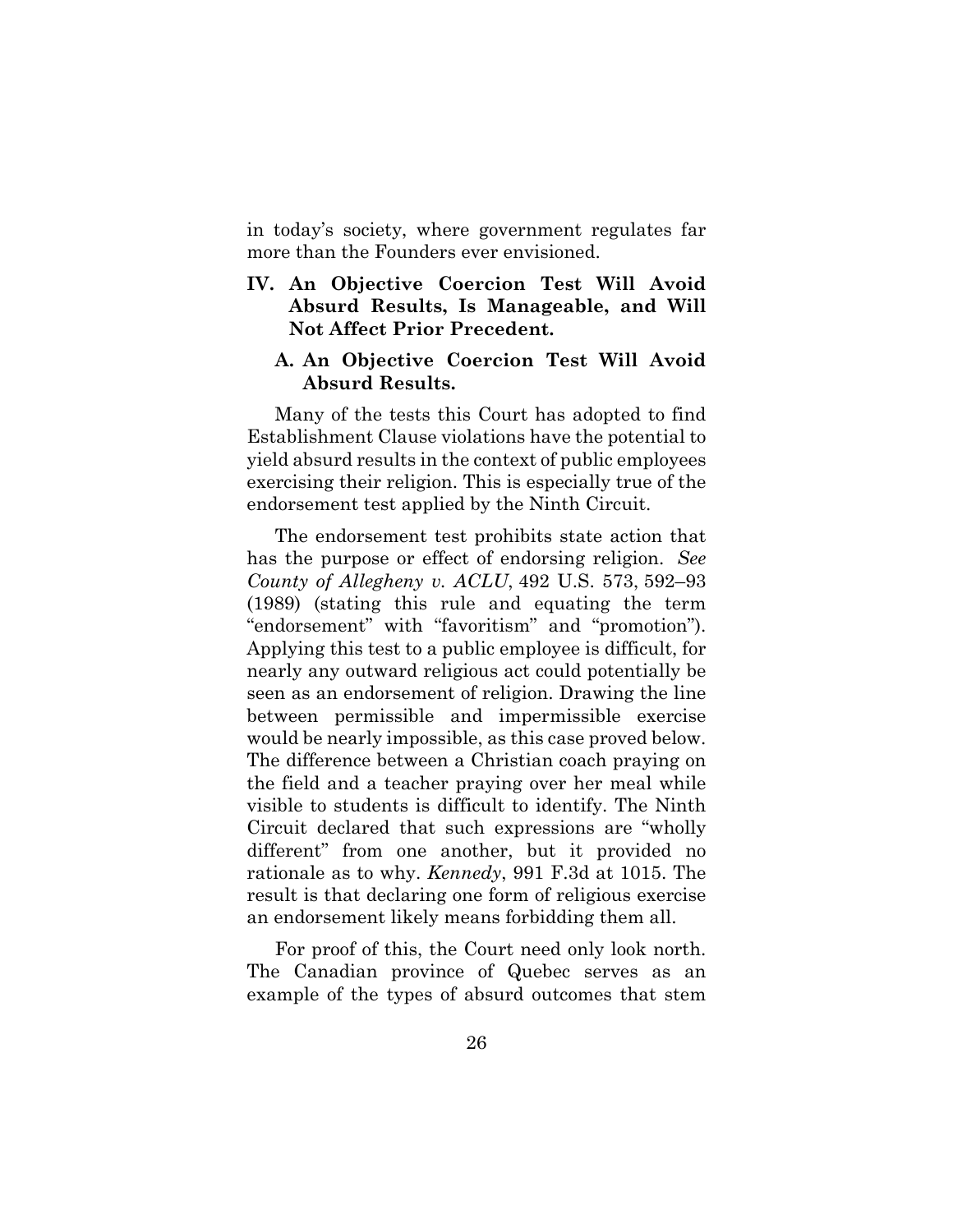from a worry over whether public employees' religious exercise might present an implied endorsement of religion.

Moving well past the theory undergirding our Establishment Clause, Quebec law considers the "laicity" or "secularism" of the state to be a fundamental freedom*. See* Charter of Human Rights and Freedoms, R.S.Q., c C-12 (Can). In 2017, lawmakers in Quebec, fearful that allowing public officials to express their religious beliefs would be seen as an impermissible endorsement by the government of religion, passed a law aimed at "foster[ing] adherence to State religious neutrality." The legislature prohibited the wearing of any face coverings by public officials while performing their duties. "An Act to foster adherence to State religious neutrality and, in particular, to provide a framework for requests for accommodations on religious grounds in certain bodies," SQ 2017, c 19 (Can.).

The act, highly criticized for its discriminatory impact against Muslims, was struck down by numerous Canadian courts. National Council of Canadian Muslims (NCCM) c. Attorney General of Québec, 2018 QCCS 2766 (Can.). In response, the Quebec legislature passed an even more widely restrictive bill prohibiting most public officials from wearing any religious symbol at any time while performing their job. An Act Respecting the Laicity of the State, S.Q. 2019, c 12, s 6 (Can.). The act's capacious definition of a religious symbol includes "any object  $\dots$  that (1) is worn in connection with a religious conviction or belief; or (2) is reasonably considered as referring to a religious affiliation." *Id*.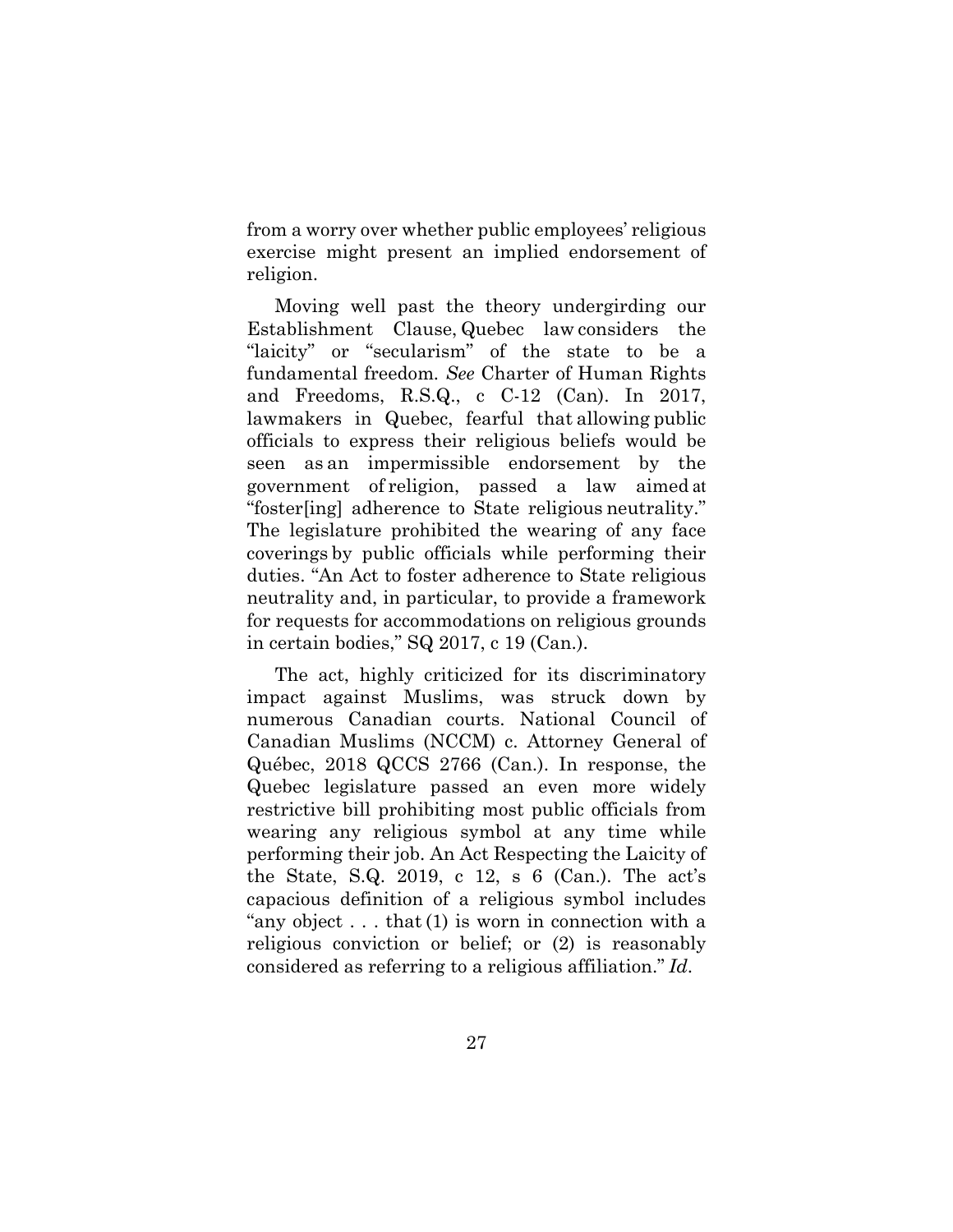The implications of this act are stunning: religious officials cannot wear a cross, turban, yarmulke, hijab, or any head covering while on the job. And as a result, a practicing member of any religion that requires religious garb or symbols is effectively forbidden from seeking a government career. Muslims, Hindus, Christians, Sikhs, Jews, and any number of other religious minorities are faced with a Hobson's choice: give up your livelihoods or contradict the clear teachings of your religion. The result has been widespread protests by religious minorities and those who support them.

Only two kinds of people are left unscathed by the act: those whose religious beliefs require absolutely no outward expression and those who claim to have no religion at all. Ironically, though Quebec has sought to avoid all conceivable endorsement of religions, its actions have had the practical effect of endorsing symbol-less religions and no religion, at the exclusion of all others.

This absurd outcome arises from applying the endorsement test in the wrong context. The longer it percolates in the United States, inadequately defined and misapplied, the more likely similar outcomes will arise here.

#### **B. An Objective Coercion Test Is Administrable.**

The present dispute is before this Court because neither Bremerton nor Kennedy were sure of their rights and obligations under the Religion Clauses. In light of unclear guidance, Bremerton took action to protect itself from a potential constitutional violation. Both sides were willing to compromise, but, in the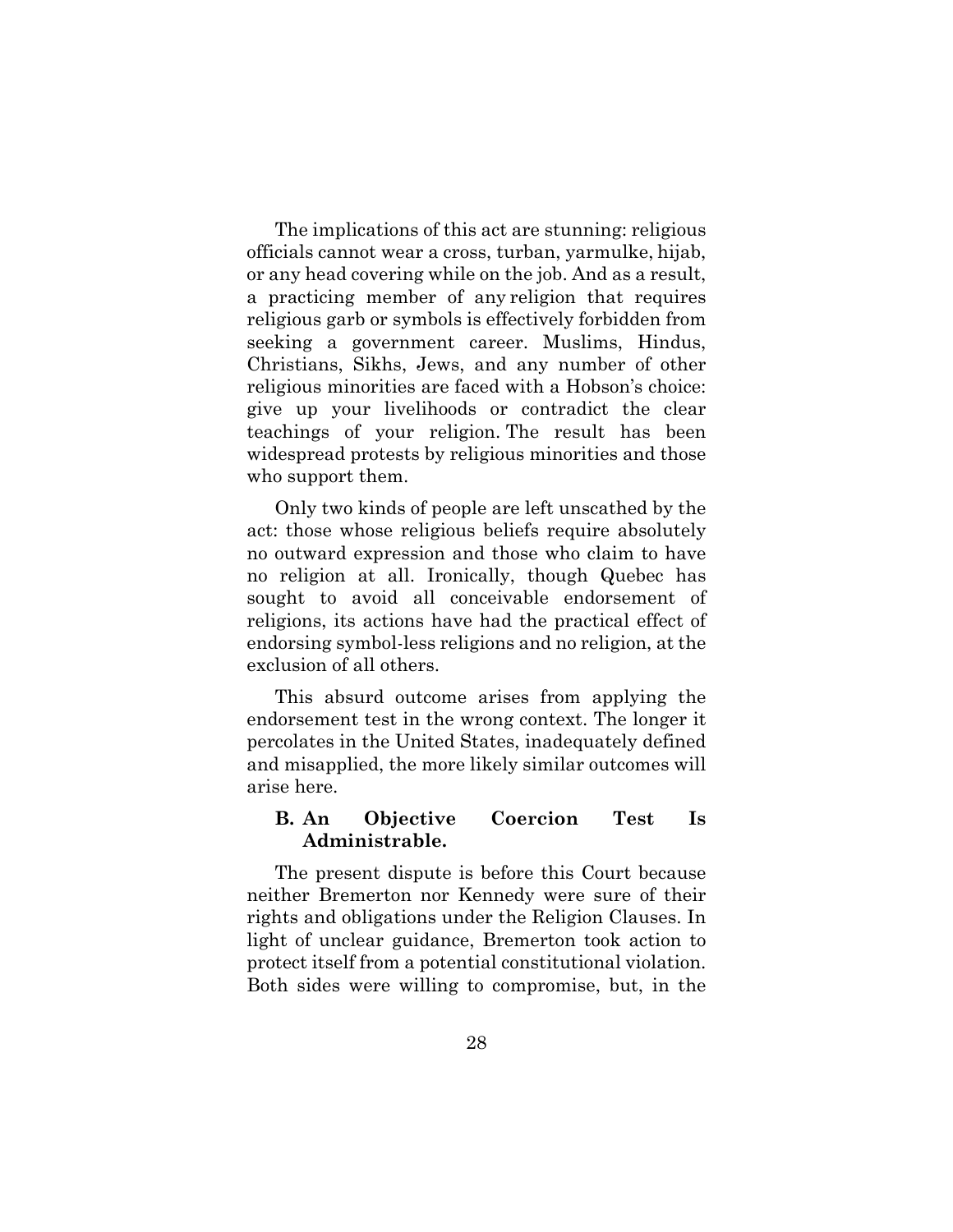end, Kennedy felt his religious obligations required more of him than Bremerton felt it could allow. While the school district ultimately failed to stay out of court, it is easy to be sympathetic to its concerns.

Both public employees and their employers suffer if the standards used to resolve their disputes are unclear. Employees will find themselves unsure of their rights, forced to choose between their religion and their career. Employers, eager to avoid the time and expense that attends constitutional litigation, might prohibit more exercise than necessary as a prophylactic measure.

The objective coercion test allows the court to provide a clear test while maximizing religious volunteerism. It focuses entirely on actions under public employees' control. It allows employers to act only on objective evidence of coercion, rather than reacting fearfully to mere allegations of constitutional violations.

An objective coercion standard minimizes judicial discretion and maximizes employees' power to conform their religious behavior to the requirements of the Establishment Clause. It is an easy-tounderstand standard that provides assurance to both public employees and their anxious employers.

Perhaps most importantly, it is not reliant on the subjective feelings and accusations of third parties. If the Court were to take into account students' subjective feelings of coercion, teachers seeking to avoid creating such feelings would be forced to walk on eggshells. The burden would fall to them to judge how every person present would respond to their religious exercise, every time they engage in such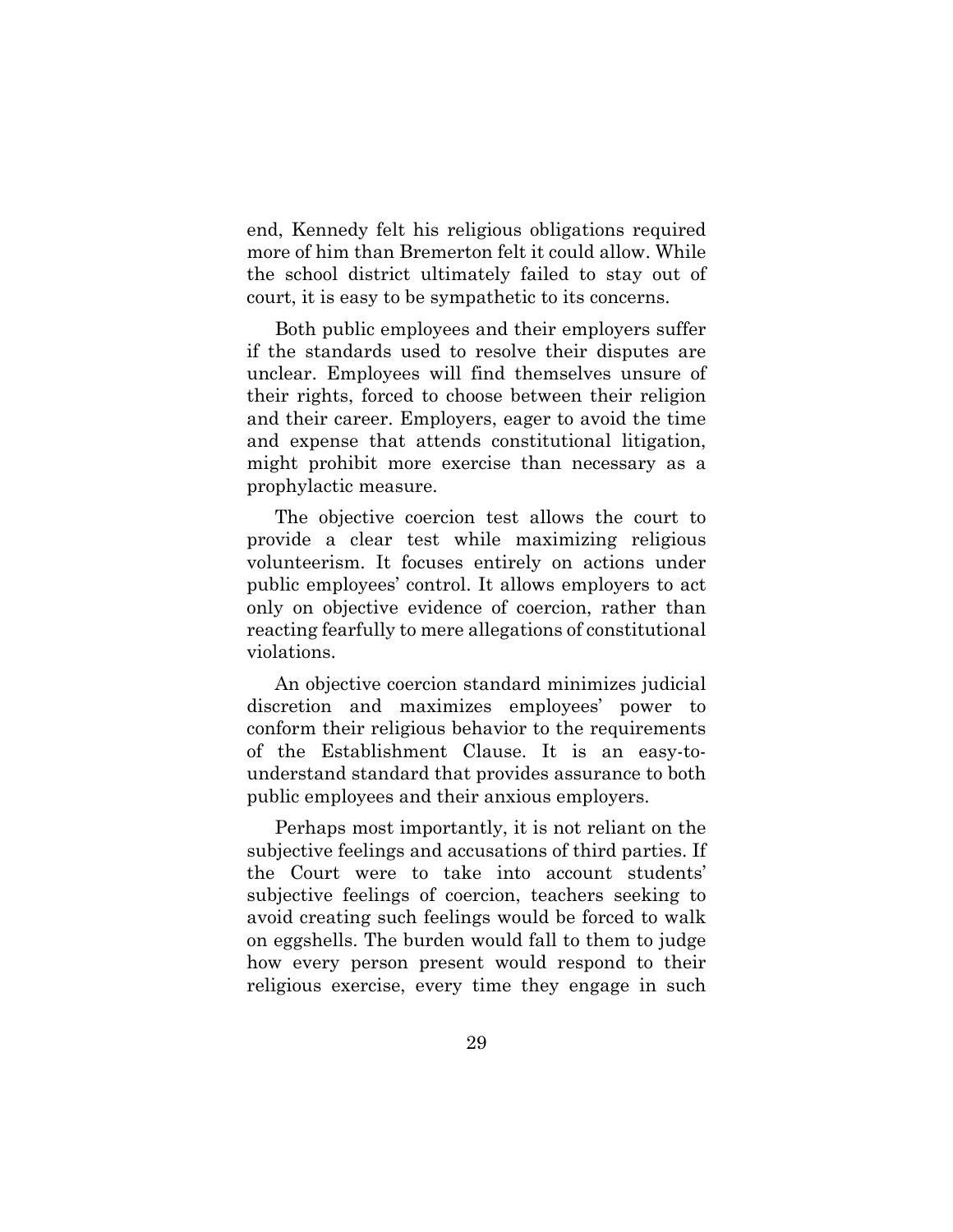exercise, no matter whether it included saying a private prayer, wearing religious headwear, eating a religious meal, and so on. Worse, it might take only one error of judgment for religious teachers to lose their jobs.

#### **C. An Objective Coercion Test in This Context Is Consistent with This Court's Prior Precedent.**

The Court need not upset existing precedent to apply the objective coercion test to public employees privately exercising their religion. Concerns about coercion have existed in all of the Court's previous cases, so the concept is not new. Many of the Court's Establishment Clause cases involved factual scenarios of a different type from what is posed here, so the tests in those cases do not apply. The cases that might seem factually similar and arguably employed an endorsement test did so under very different factual scenarios.

The two most important are *Lee v. Weisman* and *Santa Fe v. Doe.* Three factors distinguish *Weisman* from these cases. First, the decision for a prayer to occur at a graduation ceremony rested entirely with the school principal. *Weisman*, 505 U.S. at 581. As the Court noted, that was "a choice attributable to the State," as was the choice of which religious participant would offer the prayer. *Id.* at 587. Second, because the prayer occurred at a graduation ceremony, students "had no real alternative . . . to avoid the fact or appearance of participation" in the prayer. *Id.* at 588. Third, the social pressure the Court discussed in that case mattered to the Court only because the audience was captive. *Id.* at 594. To the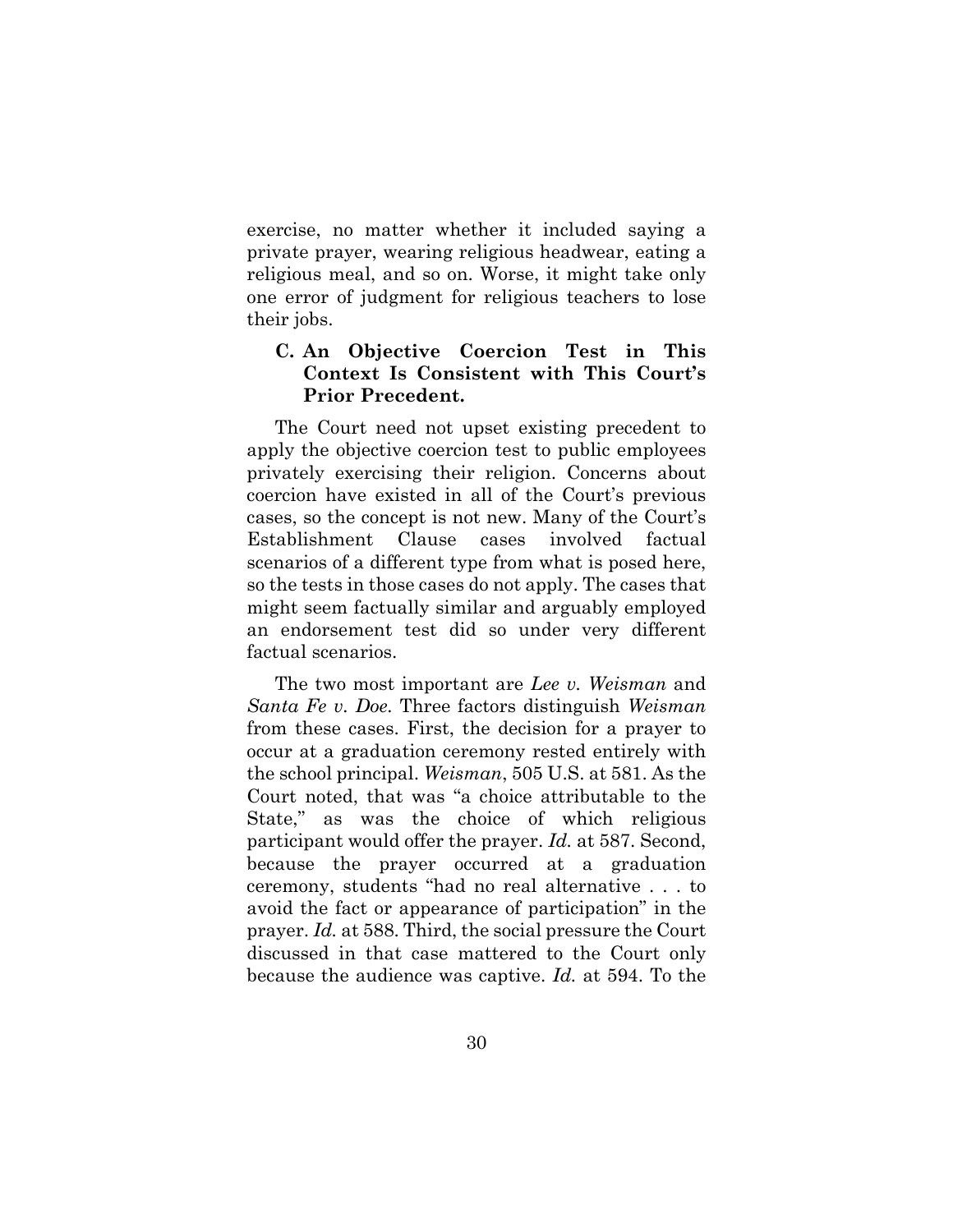extent the Court employed an endorsement test in that case, it did so only because of those factors.

None is present when public employees engage in private religious exercise. The choice for religious exercise to occur or not lies entirely with the public employee, with no involvement from the state. A teacher who prays one day, then loses her faith for any number of reasons, may not pray the next, only to return to it again a year later. The choice is hers and hers alone. The choice to participate or associate with that religious exercise rests entirely with students or, outside the school context, other third parties. Government as government would have no involvement.

In *Santa Fe*, what drove the Court to worry about endorsement was state action and the tyranny of the majority. 530 U.S. at 295–98. State actors, acting as state actors, created a system of student voting in which they knew the majority would be able to force the minority to participate in religious prayers. *Id.* For public employees exercising their religion, the government's only involvement is to permit people to exercise their religion, then get out of the way. Unlike in *Santa Fe*, the religious exercise of public employees is not "over the school's public address system, by a speaker representing the student body, under the supervision of school faculty, and pursuant to a school policy that explicitly and implicitly encourages public prayer." *Id.* at 310.

The Court should treat like cases alike, and different cases differently. Cases like Coach Kennedy's, where public employees exercise their religion, are not cases of government endorsing prayer at football games or graduations. They are not